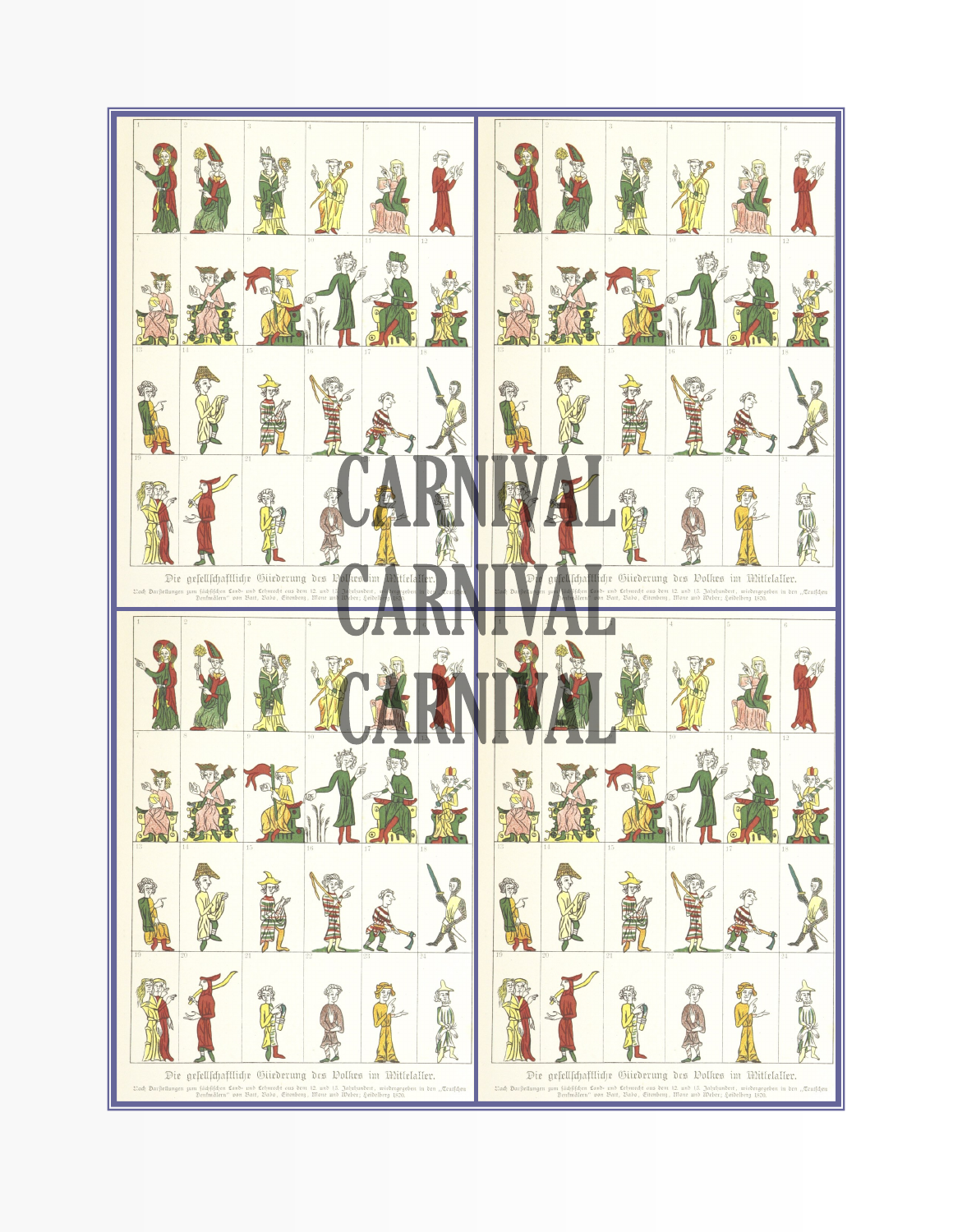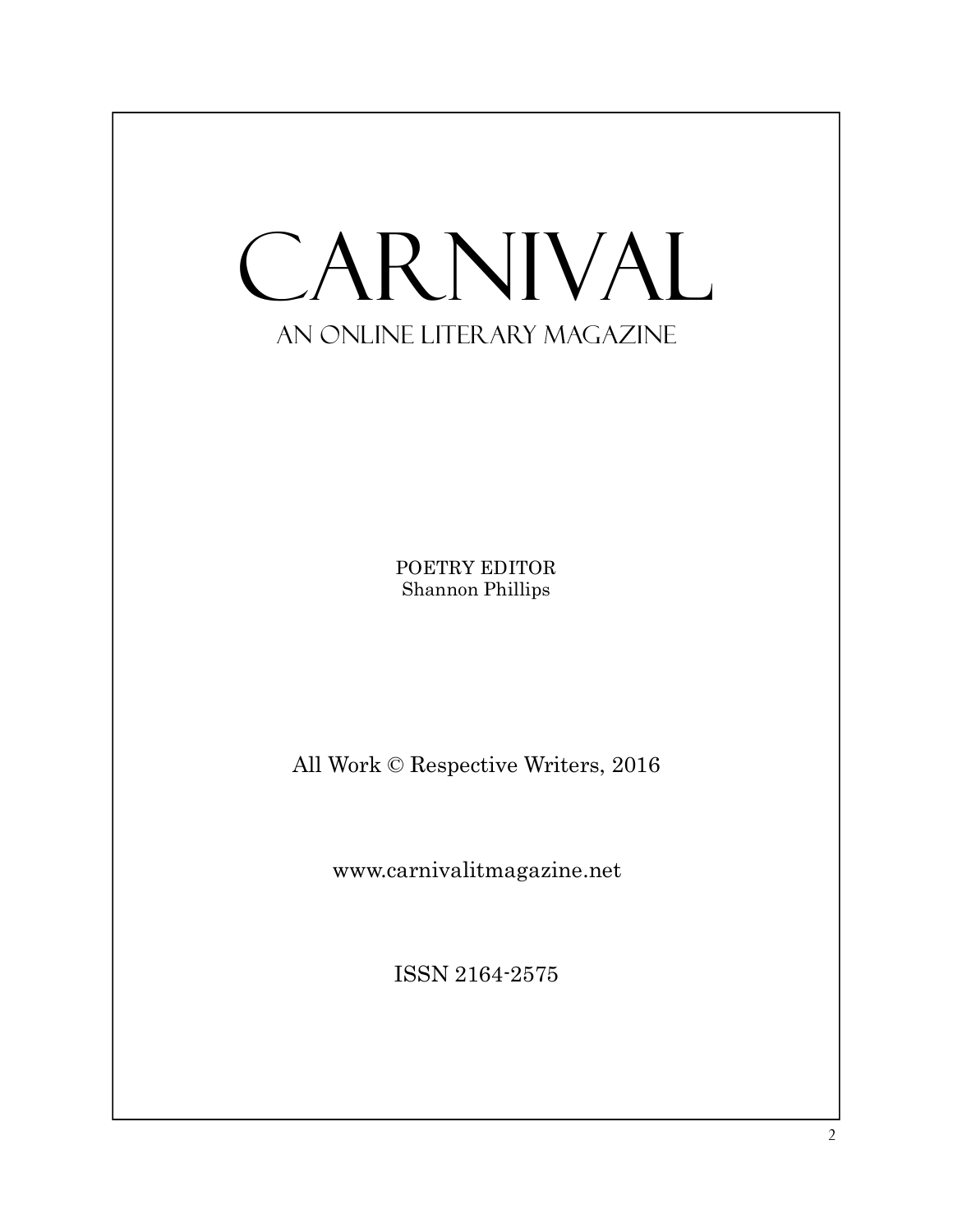#### **CONTENT**

#### **[CONTRIBUTORS](http://carnivalitmagazine.net/contributors/)**

#### **COVER**

*Das deutsche Volkstum ... Herausgegeben von Dr. H. Meyer. Mit 30 Tafeln ... Neuer Abdruck*  Public Domain, from the British Library's collections

#### **POETRY**

- You're Talking
- Dime
- You Walk Within This House Of Light The Way A Poet Would The River Of Her Favorite Verse
- 8 Mark Twain at the Huntington Beach Pier
- 9 The Kitchen is a Cruel Room
- 10 Lana Del Rey
- Like A Swarm of Crazed Bees
- An Intrusive Thought
- Los Angeles
- Say What!
- El Che Guevara Of The Inland Empire
- Four Thirty-five AM
- 17 once, someone told me to use epigraphs, or epigrams, that they make a poem sound smarter and give it a setting or feeling from the get go. i told them fuck you and you and you.
- Winter Is Coming On
- an aBys\$
- Dry Cycle
- If you listen, you might hear
- Possess
- It Happens
- And Then We Never Arrive
- Scars
- Man From Trinidad
- Poe
- Second Date
- The Walls of the Arena
- Darlin' You Made Me
- Feeding Time for the Dolphins
- YA Gratitude
- The Honeymoon Is Over
- Phenolphthalein
- untitled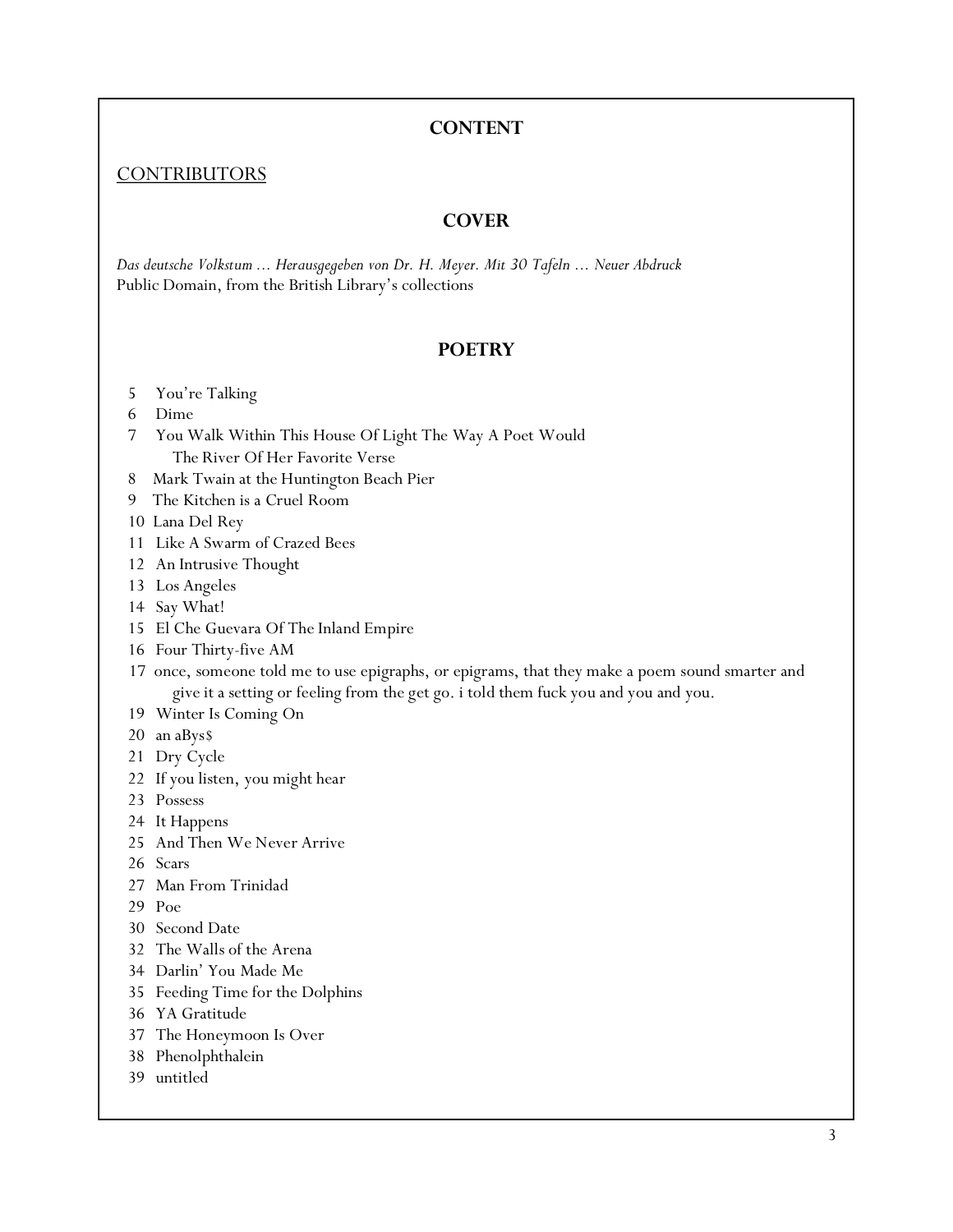

*— Modern London: the World's Metropolis,*  Public Domain, from the British Library's collections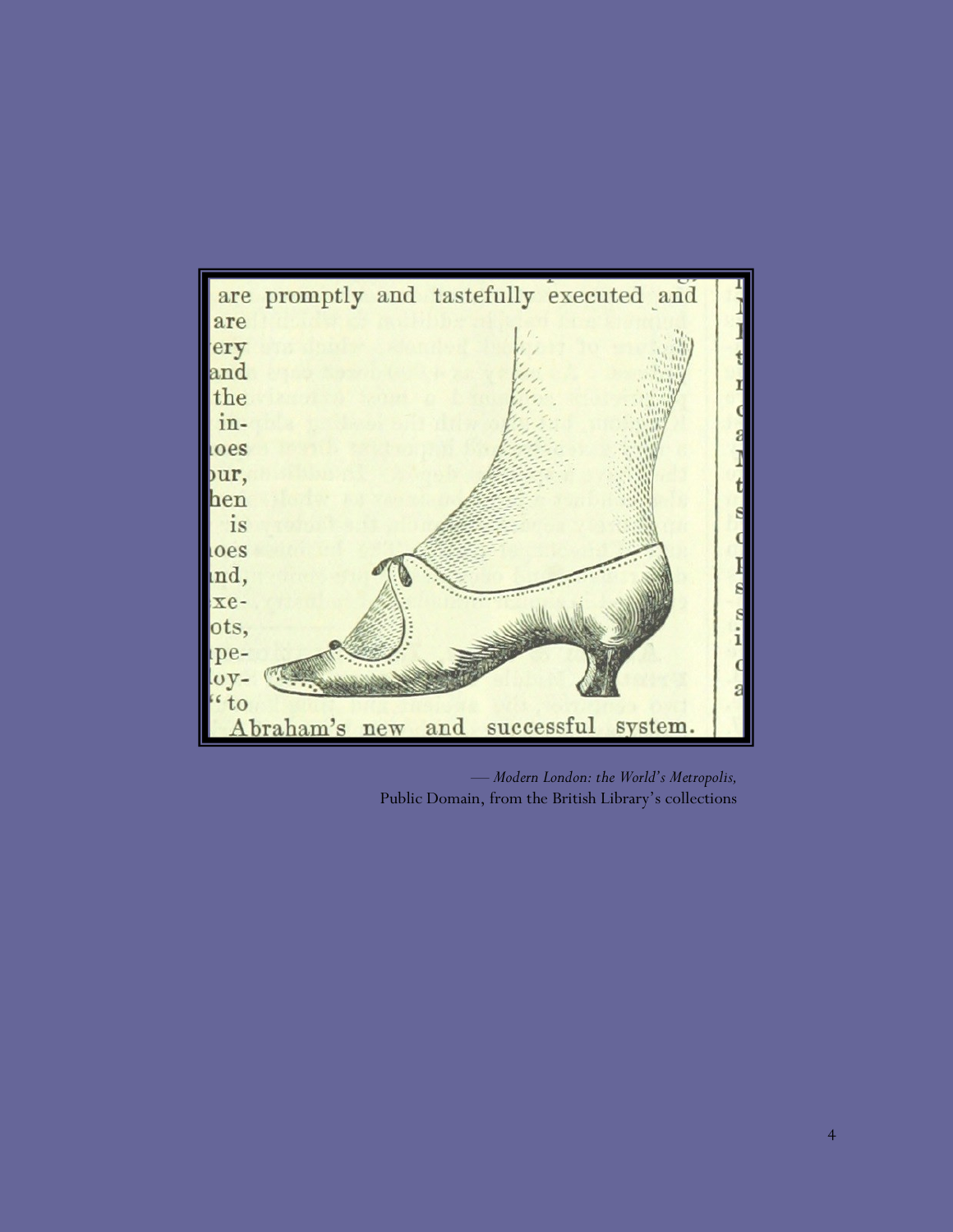# **You're Talking**

I wash the dishes. I separate the mugs I stole from work and the glasses and the bone-china plates that my mother would die if she found out I actually eat off.

You're talking and telling me he's gone for good

and that you just know that you nailed the interview and you're just so sure that the job is yours and that things are changing you say: "Babe, thing are changing."

I wash the spoons, the forks and the knives. I try to peal dry brown encrusted food off the plates. Two nights ago it was soft, creamy mashed potatoes.

The glass I bought at the little Korean store, the one with little blue and green fish, slips between my fingers and shatters.

"Are you okay?" you ask. You see no blood

and keep on talking about what we can do with the money: we can make our lives better. I look down at the sink as you pace behind me.

Knowing that I'll have to pick up the broken

glass sooner or later, I start.

The base is still intact, so I put the smaller pieces in it and then in the wastebasket under the sink. You talk about tomorrow you'll work on the lawn. I finish rinsing off the rest of the glasses and you say: "I'm sorry, babe."

I look out the window only to find your reflection walking towards me. I turn around and let you hug me. "Think about how nice things will be," you say. I think about how nice it'd be to cry right now, but I don't. The dishes still need to be put away.

5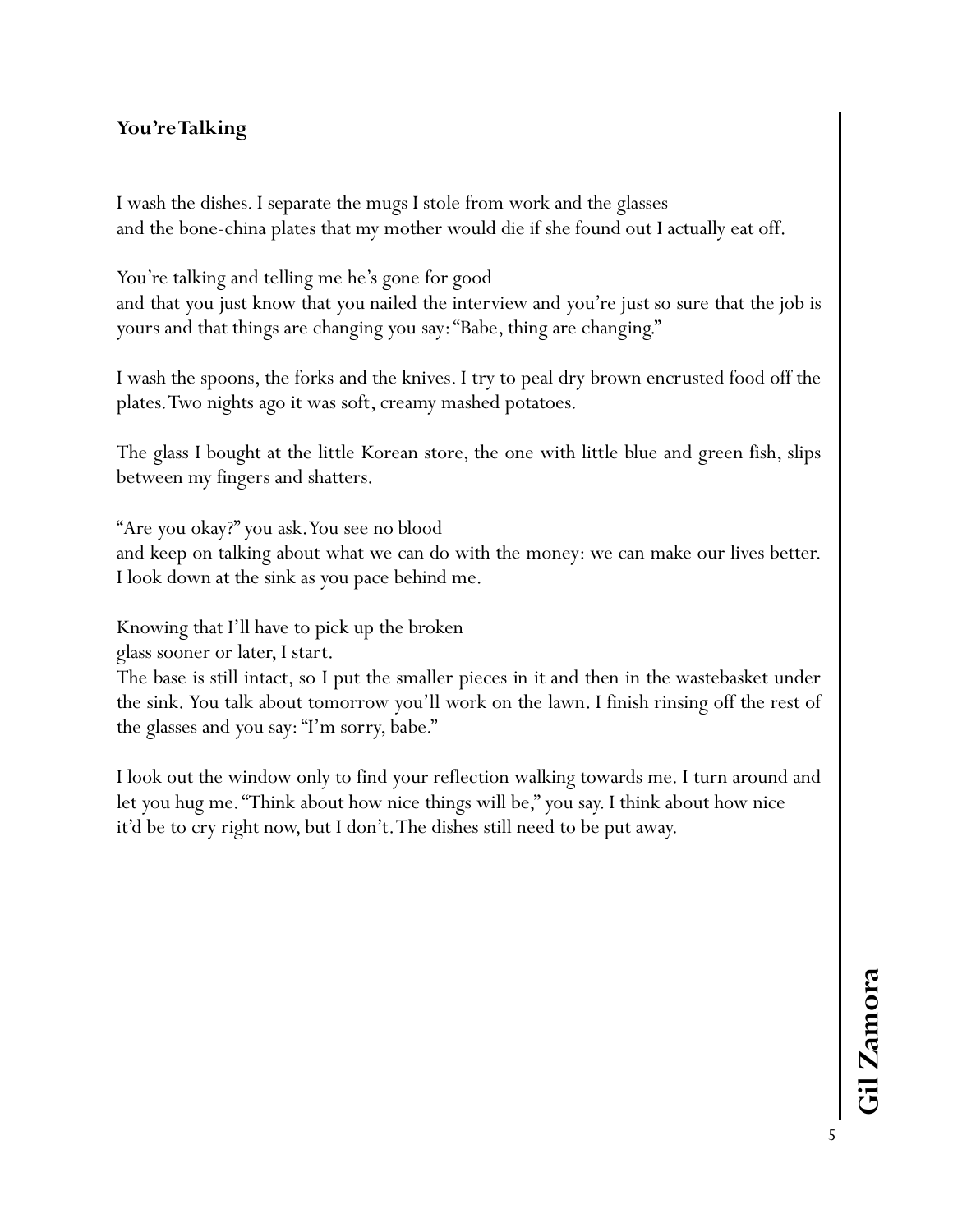## **Dime (Pronounced:** *Dee* **–***Meh* **)**

I stab at my fingertips, bite my thumb, to not touch your black hair; move it off your eyebrows and your eyes that are looking away

from me. My heavy sighs fog the windows and I write your name on the cold glass. I want to press the side of my face against it, cool the brewing. I catch you looking over at me…

It would be so easy to have sex with you, enjoy splash of lips, smooth of your palms. But I'm begging for something else. That which can pour from you jagged and fluid, existing in me like thirst and smelling of fresh Yerba Buena tea.

6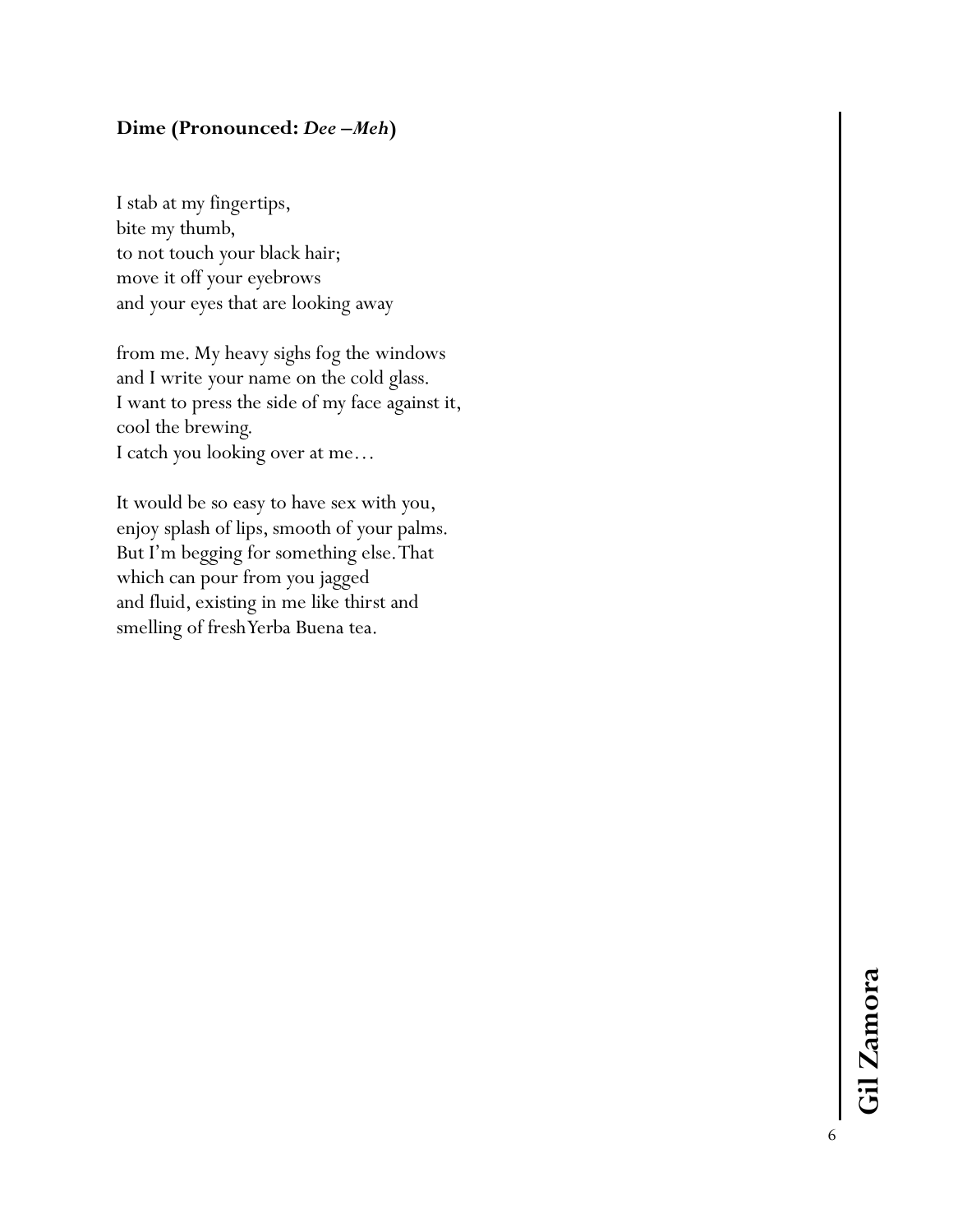## **You Walk Within This House of Light The Way a Poet Would The River of Her Favorite Verse**

Your eyes take in the rhyme of windows that embrace the sun, The sacrament of water glass upon the kitchen counter, The reclining nude above the sofa waiting for her love's return.

There is music that tracks your quiet steps into the garden, A voice of singer that you dreamed about the night before:

You listen as he blesses this sorcery of gentle wind, His guitar the parable whose secret meaning you have already come to understand.

7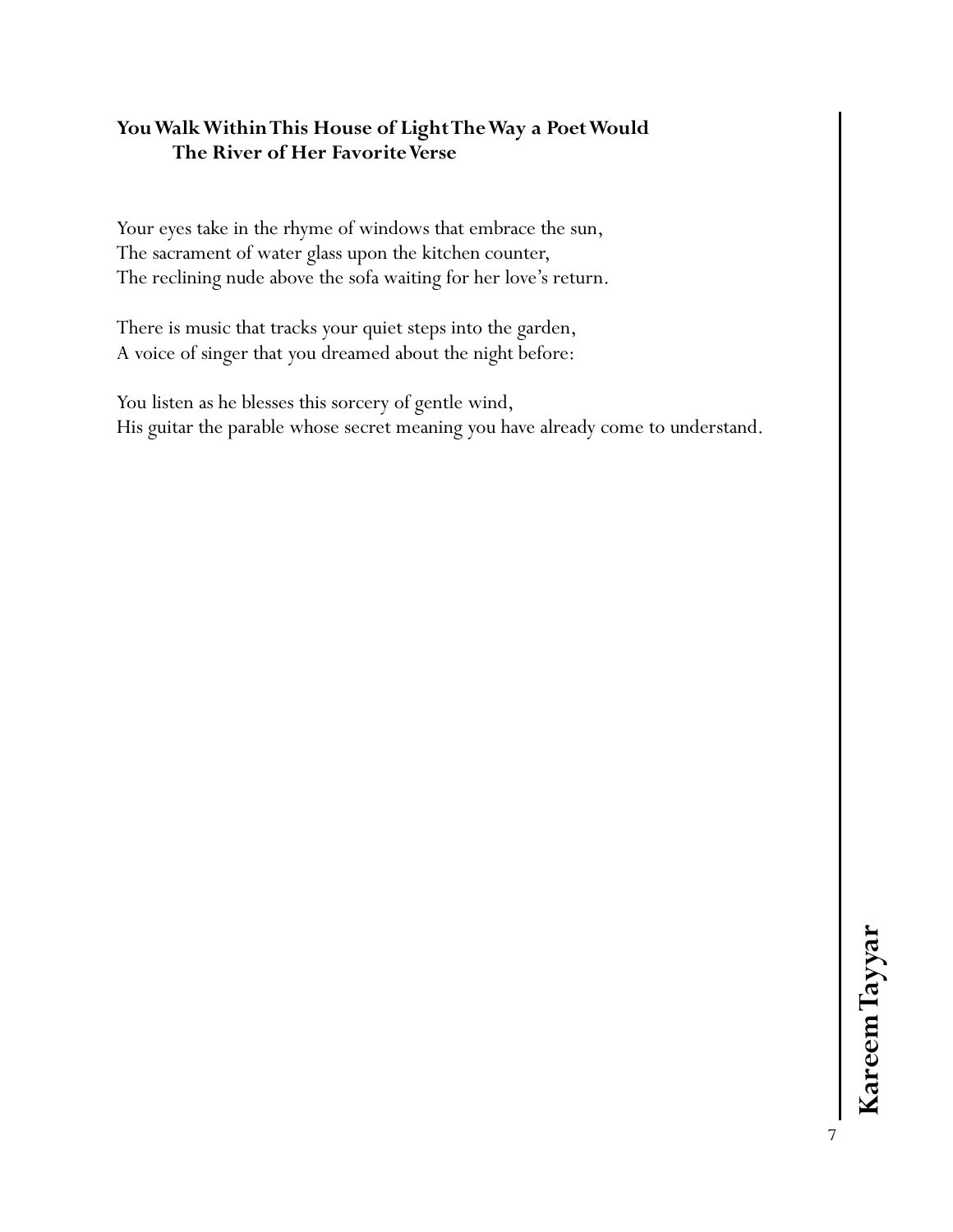## **Mark Twain at the Huntington Beach Pier**

For Edward Field

In your seersucker suit, The surfers mistake you for Colonel Sanders, If not simply for just another aging misfit drawn to this perpetual carnival along the coast, Brother to the snake charmer, The parrot-man, The unicyclist, fire-breather, sword-swallower, painted lady, suntanned Hercules, And the woman wearing a dress made entirely of ripened fruit, Her voice daring God to emerge from his barrow beneath the sea And show his face:

"That way we will know our faith has not been in vain," she shouts, While you pull quarters from behind the ears of curious children, And dream of them on midnight rafts bound for an America you will not live to see.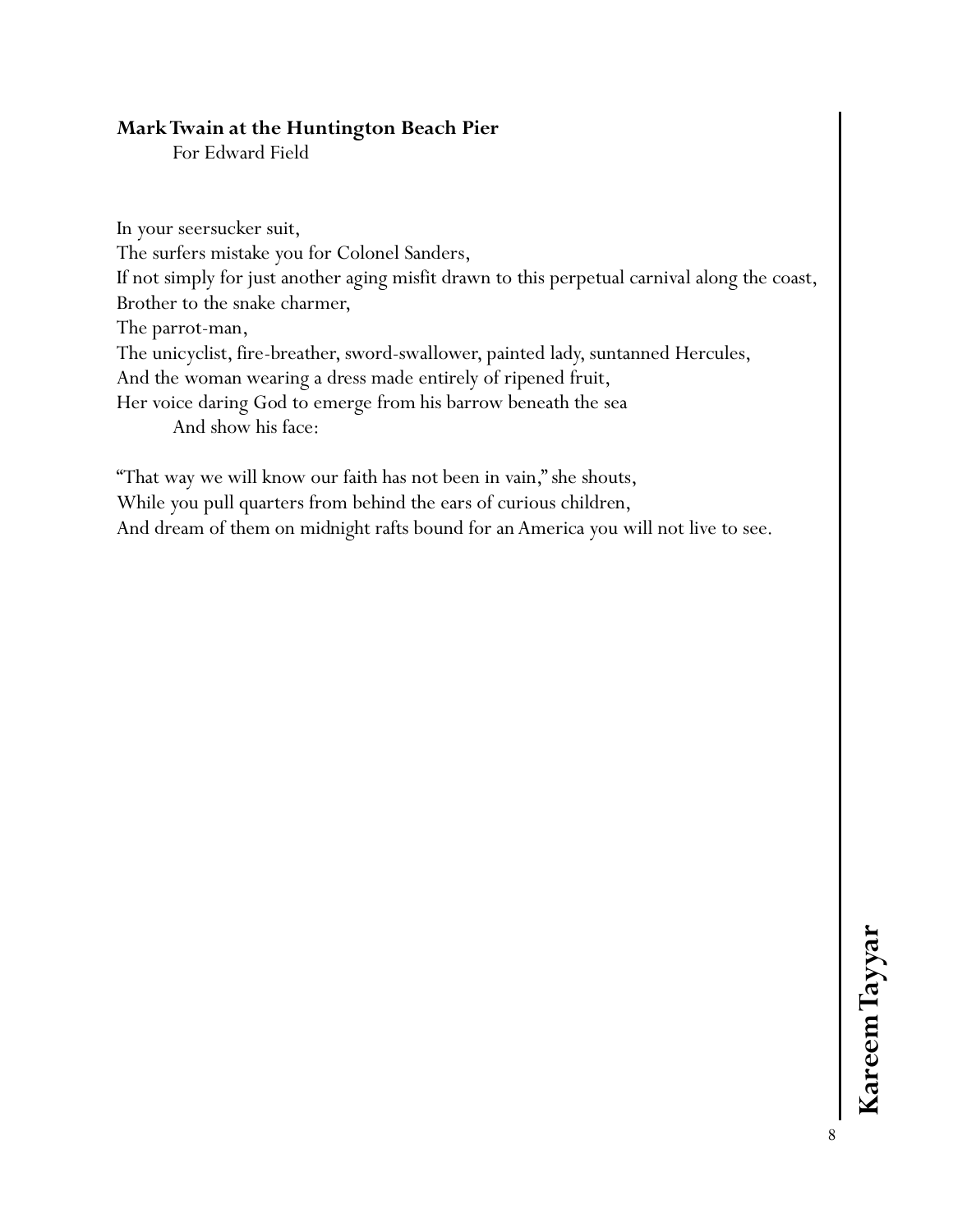#### **The Kitchen is a Cruel Room**

#### 1

we collected rocks and pebbles —pretty when wet, fitting our palms so well they stole body warmth we christened them all, above the kitchen sink with spoonfuls of vinegar. some stayed inert others —we liked those better expired thick grey bubbles, an effervescent revelation we witnessed, curious how our pocket pets would end.

#### 2

in our kitchen —four chairs at the square table each of us our own knife and engraved spoon inside a dark cabinet in a clear glass jar lived a mother of vinegar whom we fed left -over drinking wine. She hovered an inch above the bottom, flat planet like liver, placenta, when she grew too big we spooned out a clump to house her clone in another jar a placid division that kept us well -stocked for whipping up sharp salad dressing or carving rocks.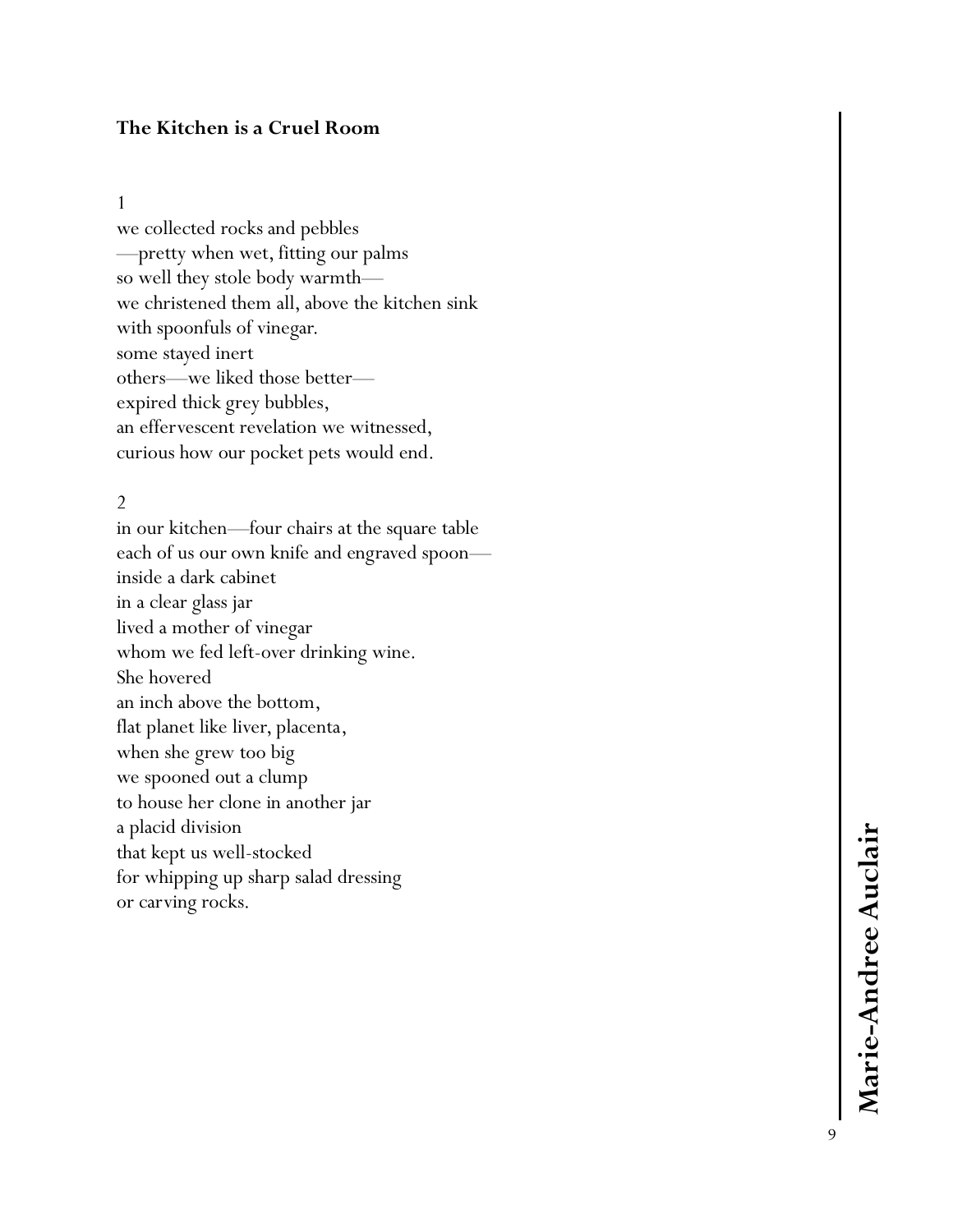## **Lana Del Rey**

Her voice has turned this evening's living room into cabaret,

The moonlight slipping through your opened windows like some cosmic disco ball. The notes ghost one another as they swirl across your vaulted ceiling as after-hours butterflies, The secrets that she whispers in your ear are full of melodies you promise not to tell.

You do not hesitate when she asks you to undress.

Your body is the dark river she has discovered running through the electric forest of her songs.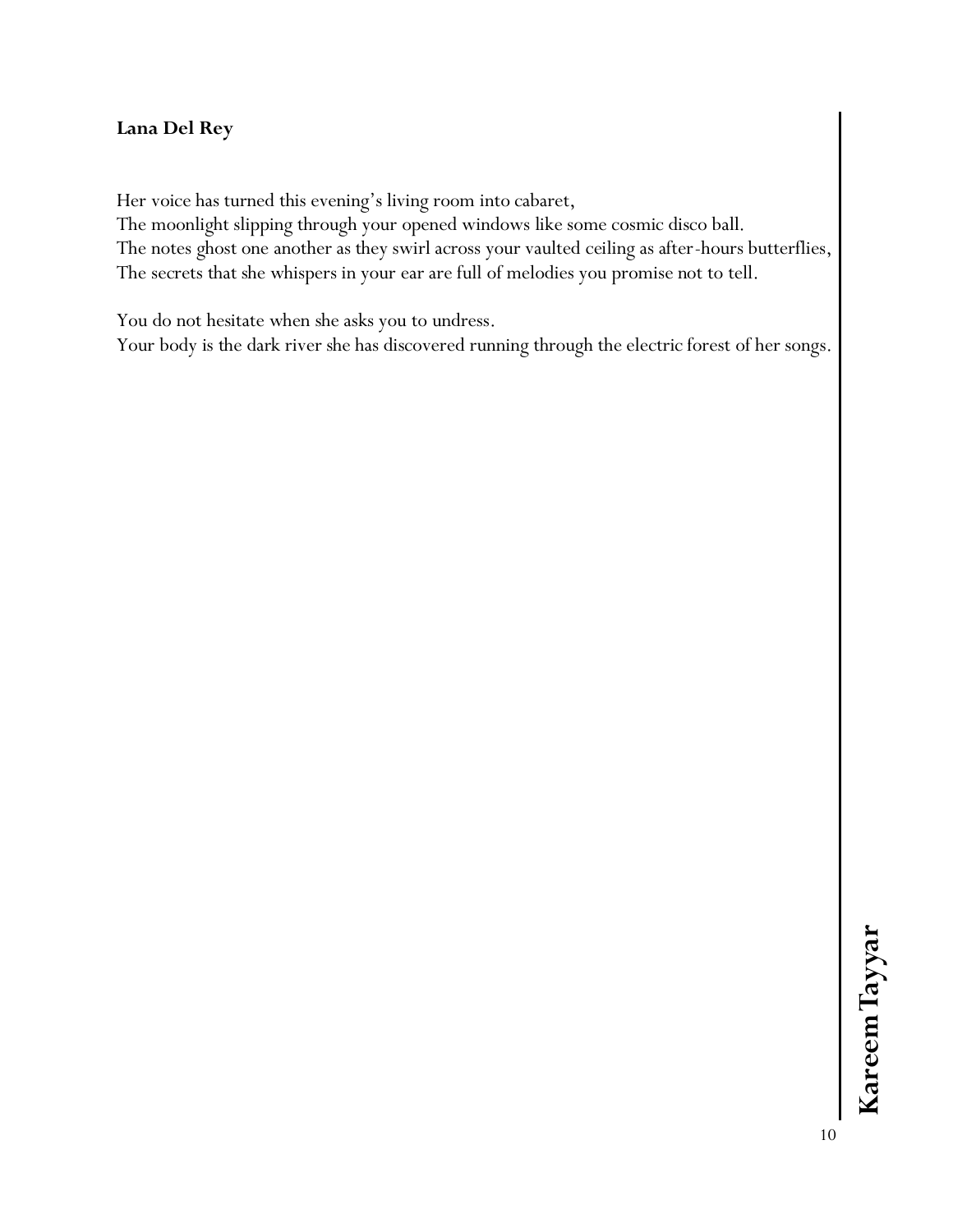## **Like A Swarm Of Crazed Bees**

she claims she was 'looking for a battery' among all the shit scattered on my desk and knocked down a piece of paper which she promptly unfolded and discovered some scribblings i jotted one night after her and i got into another 12 rounder

i do this all the time not to put down pretty poetry but to stop the screaming in my head the voices talking shit an entire population of motherfuckers up there trying to do me in and the only way i know how to get them to shut the fuck up is by writing them out of my system

well, i don't remember what i wrote but apparently it was some pretty hurtful stuff and, yes, my head is quiet but my words are now buzzing around in *her* head like a swarm of crazed bees stinging the shit out of her thoughts

> Jose Arroyo **Jose Arroyo**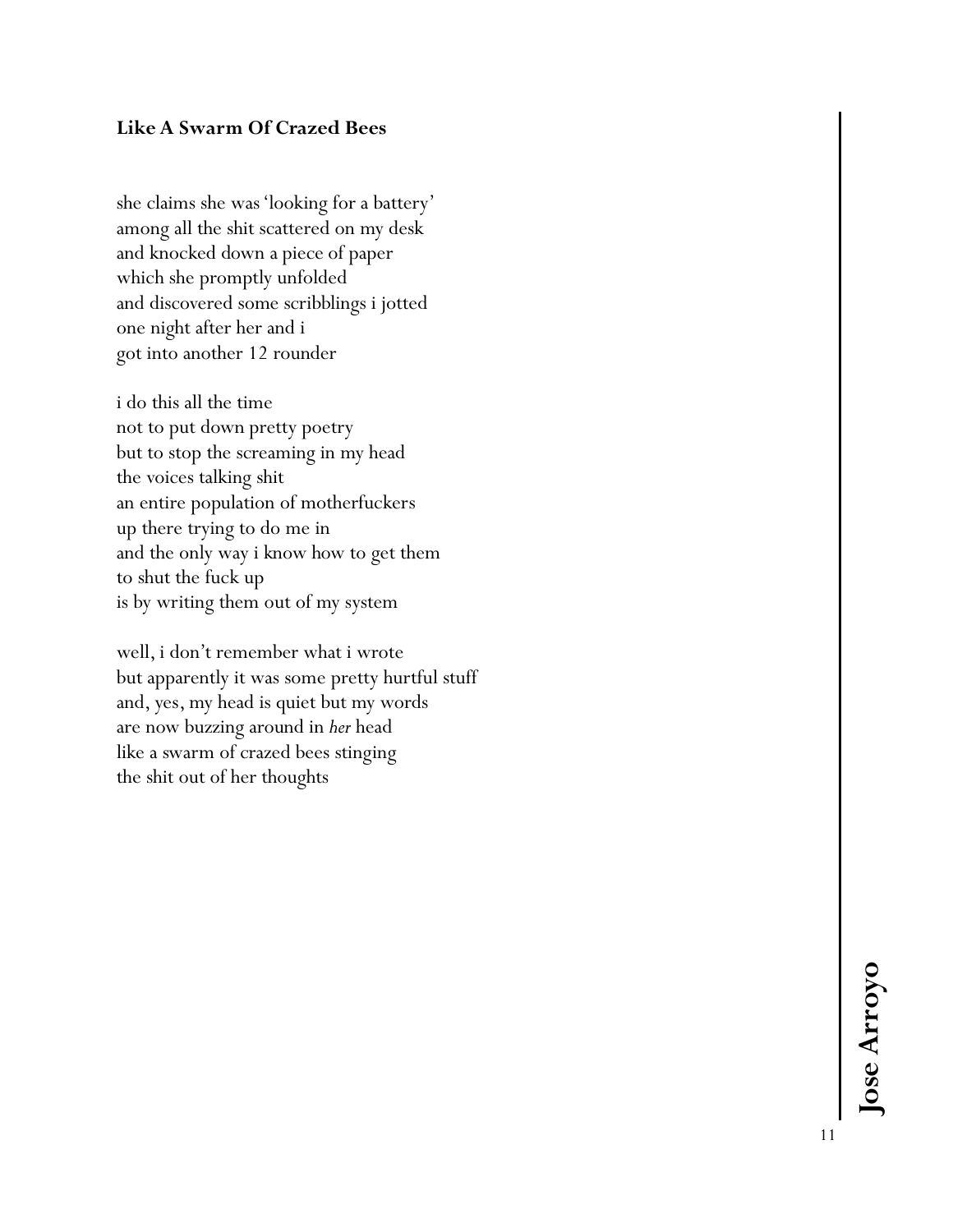## **An Intrusive Thought**

happens when you are alone, driving your car down the road in the space between day and night.

Your thoughts churn and writhe in your brain like a pit of snakes. One slithers out of the hole and away from the group. "I'm an intrusive thought," he says, wrapping himself around your neck like a jeweled noose, "but call me Mr. IT."

"Wouldn't it be lovely – " he flicks his tail towards the upcoming train tracks, "To take your foot off the breaks and just roll onto the railway?"

Lights flash, the forked tongue of Mr. IT tickles your ear, and you bear down on the breaks as the train rushes past you in a shaking blur.

It is gone, but you still feel the shivers from the train in your body like the phantom vibrations of the cell phone you took out of your pocket.

The noose is loosened. Mr. IT licks his lips, then slithers back into your ear for next time.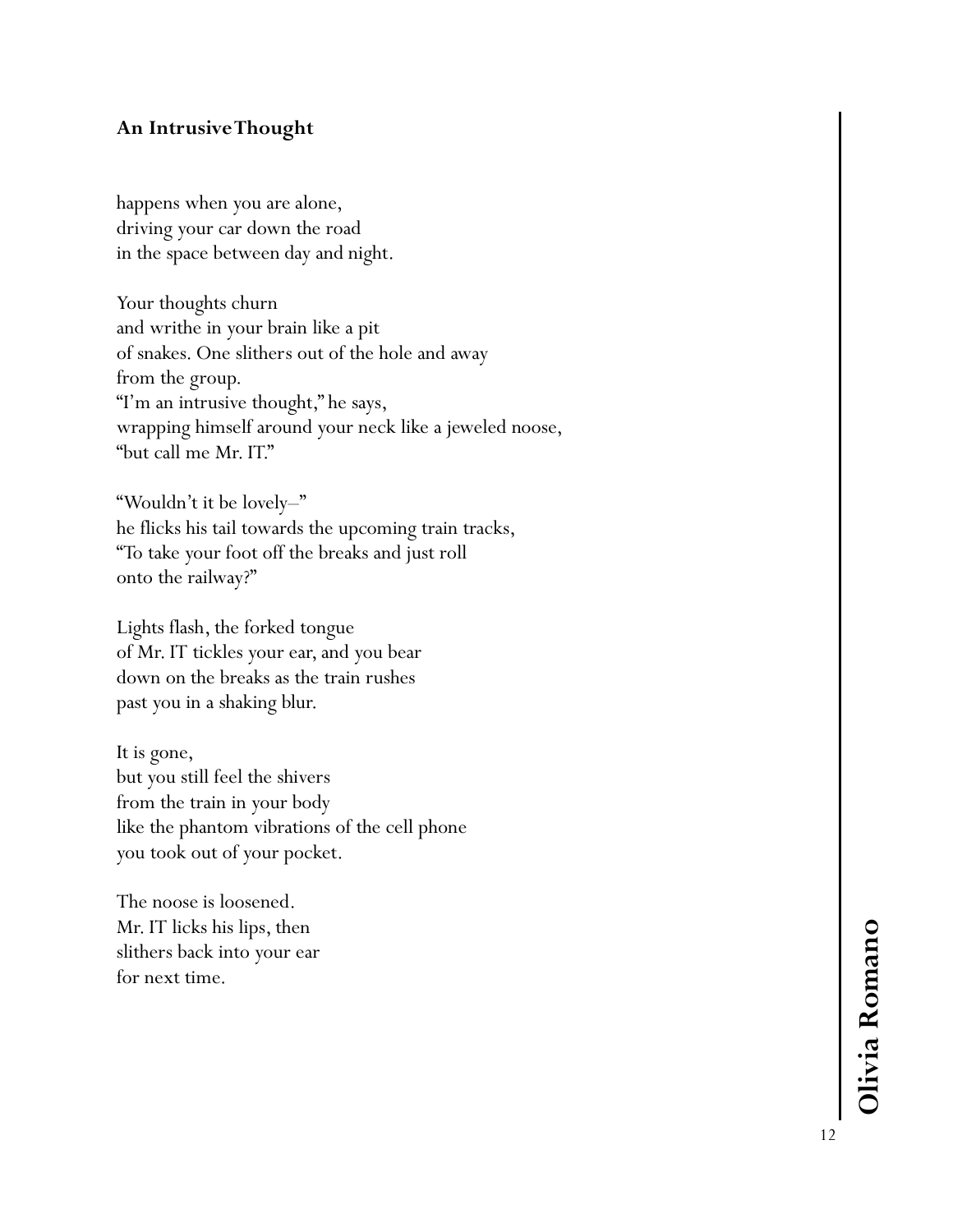## **Los Angeles**

Looking along the red worm of tail lights ahead under a dry sky, I think, "This would make a good scene in a film, shot from my position, while, for instance, Steely Dan plays in the background. Well, not Steely Dan. That's insane. That's dated. Really dated. Maybe someone like Pharrell. Though I don't listen to him much myself."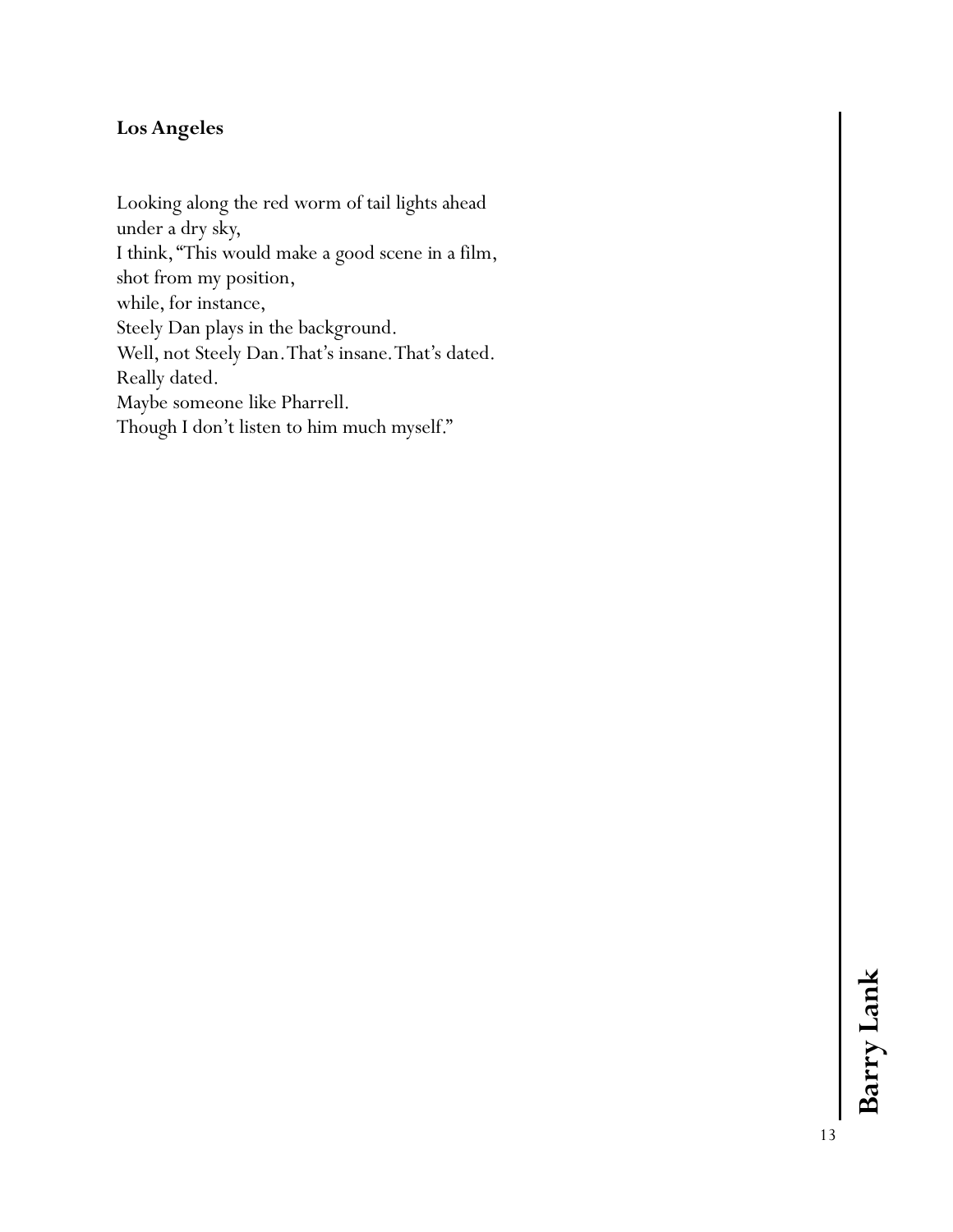## **Say What!**

## I

Say "Have a nice day" you'll be taken to task for not saying a great day or one that will last, whatever you say may be misconstrued so say precious little, merci beaucoup.

#### II

To put words in writing is palpably worse than talking to people and here is the curse, when you write something down farewell the excuse you misheard heard what I said, j'accuse! j'accuse!

#### III

Nonverbal messages shun and negate they confuse other humans which isn't so great, stay stiff as a board when speaking with others except in the case if those others be lovers.

#### IV

To downgrade the chances of being misread die and have people connect with you dead, but beware this device is subject to fail for they say in forensics the dead can tell tales.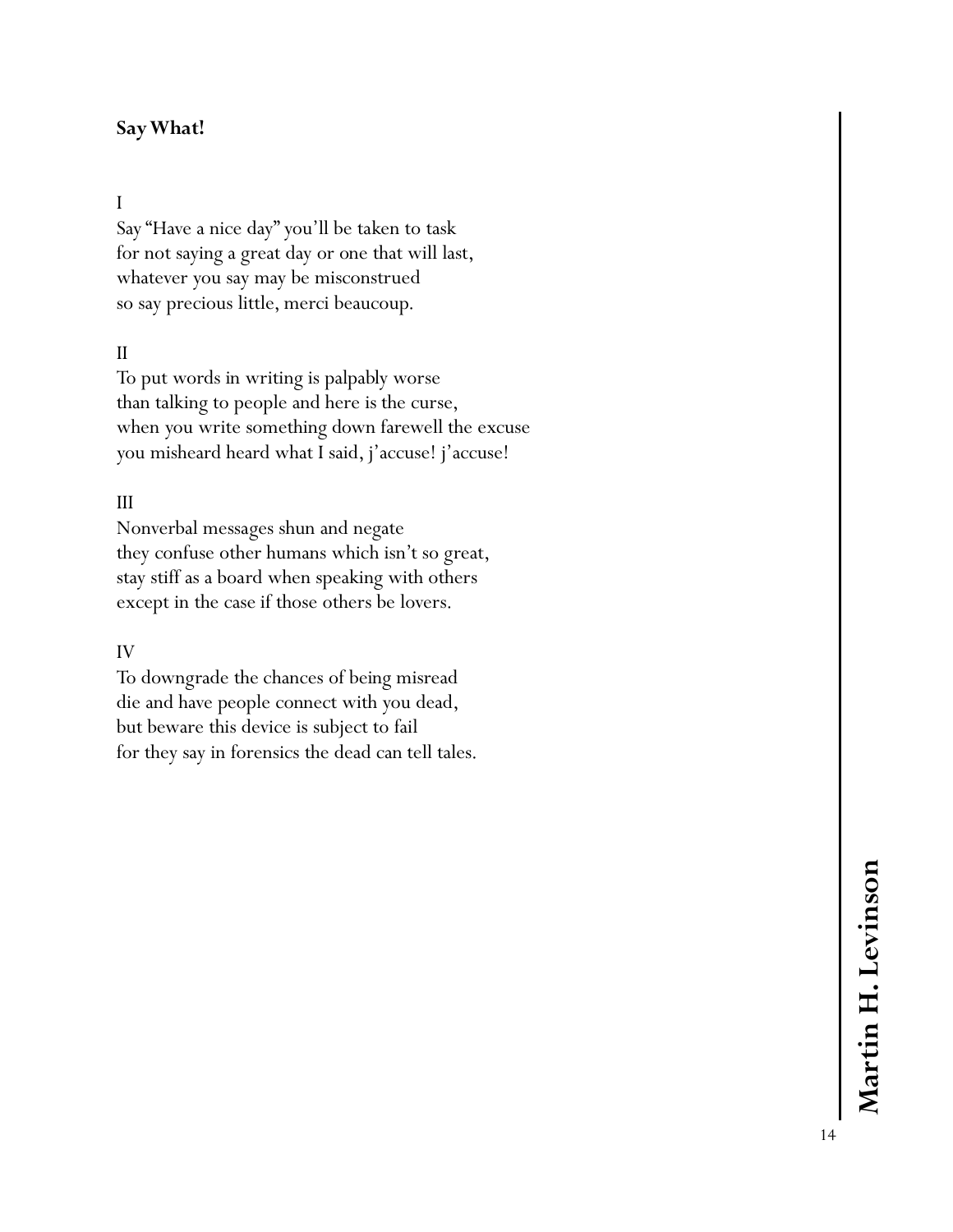## **El Che Guevara Of The Inland Empire**

he was on a Che Guevara kick. but revolutionary literature and speed don't always mix well. next thing you know his pick-up truck is plastered with stickers. Zapata, Villa, El Che, along with a few other infamous rufflers of feathers. PREFIERO MORIR DE PIE QUE VIVIR DE RODILLAS!

he'd been at the same construction company (his brother-in-law's) for 15 years. worked his way up the ranks, hit the ceiling at 25 bucks an hour. had a woman. a house. a couple of cars. ran a crew of 15 illegal immigrants whose heads he started filling with his new-found knowledge.

next, they're up in arms. standing outside his brother-in-law's trailer wielding signs, pick-axes, shovels and pitchforks. *"LOS TRABAJADORES UNIDOS JAMAS SERAN VENCIDOS!!!!"* they chanted, as one. his bro-in-law stepped out and told them, somewhat unceremoniously, "get back to work before i call the migra! there are 50 men loitering the home depot parking lot who would kill to have your jobs at *half* the pay!" he then called El Che Guevara of the Inland Empire into his trailer…

last time i saw him he informed me he'd done a brief stint in a San Berdo rehab and is staying in a sober-living home. got off the speed went back to weed, his first love. and is working in a factory that refurbishes old wooden pallets, breaking them down for 8 bucks an hour, 12 hours a day, 6 days a week. "at first they wanted 18 pallets an hour," he bitched. "i gave 'em 18. then, they wanted 20. i gave 'em 20! then they wanted 25! all day i'm swinging that fuckin' hammer. they even time your restroom visits!"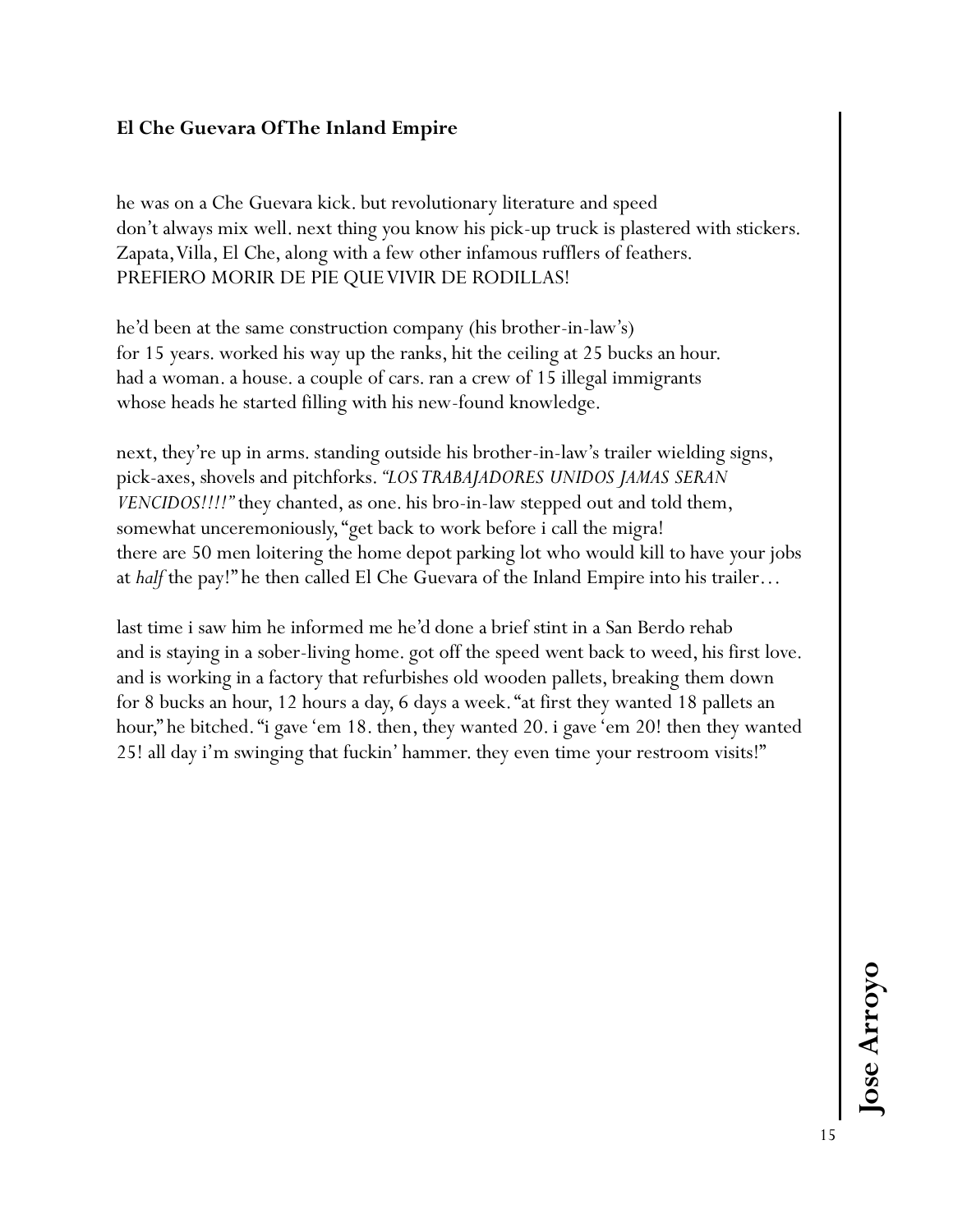## **Four Thirty -five AM**

The size of an ant on a heap of hay is directly proportionate to the size of a human on a heap of burning tires.

Think about it so much your head begins to feel like a cracked windshield in the middle of August in Death Valley.

You're always alone, and always will be. Ask where you want to be on a hot humid summer night.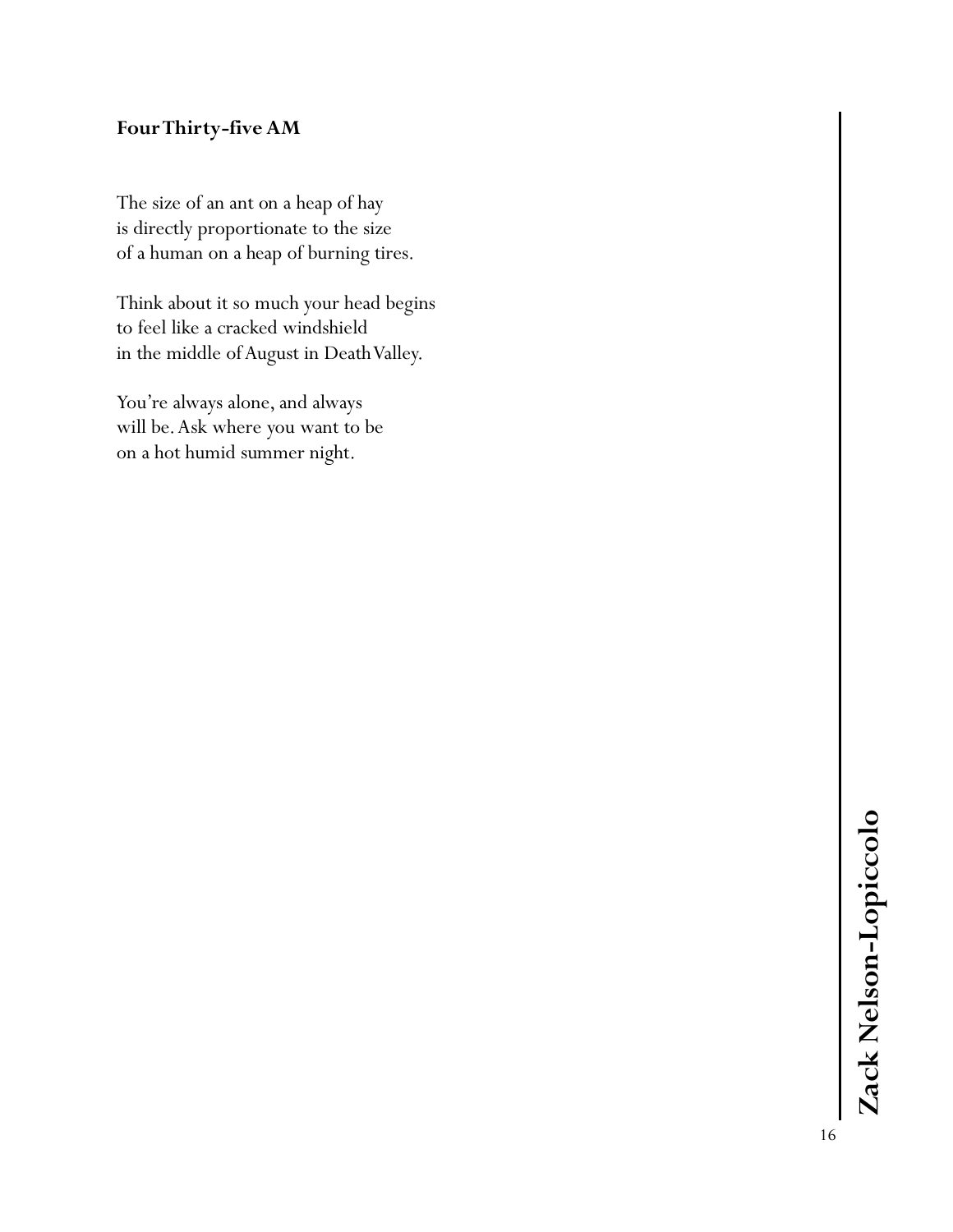## **once, someone told me to use epigraphs, or epigrams, that they make a poem sound smarter and give it a setting or feeling from the get go. i told them fuck you and you and you.**

"Use epigrams and epigraphs whenever possible" – Jack Grapes

someone once told me to say… fuck you and you and you. this is said inside of a zoo that lacks the proper courtesy to use epigraphs and epigrams correctly. but all there is to really stare at is the ass of a zebra and a gorilla that's fifty-two looks miserable and wants to rip the head off of her sad, worthless, low life "trainer" before running amuck in the streets of los angeles. a city that constantly says fuck you and you an you. that's beyond the point though, if one uses an epigraph it should like gumbo have some gumption to really smack the reader in the face like a big phony fish from silverlake or better yet like botox beating your door in to inject your cheeks at three in the morning on a wednesday because it's time to party with shitty macro brewed lager. fuck, of all the words; fuck. for fuck's sake put a steak on the grill and think of all the losers lamenting the fall of the berlin wall. perhaps that steak is as anxious as you and wants to scream fuck you and you and you for all the shots of hormones and years of being crammed into a prison cell full of feces up to the knees. someone once told me never to use the word fuck as it indicates a lack of diction. well i decline to acquiesce to waning decay diction in a place where the biggest single in country music involves getting drunk on a sunday until the cops come. fuck you and you and you. lyrics were once a piece of greatness that stole the souls of the writer and transferred into musical tones that delight the ears and now fear. fear of aging fear of epigrams and epigraphs, what do those words even mean? does the meaning mean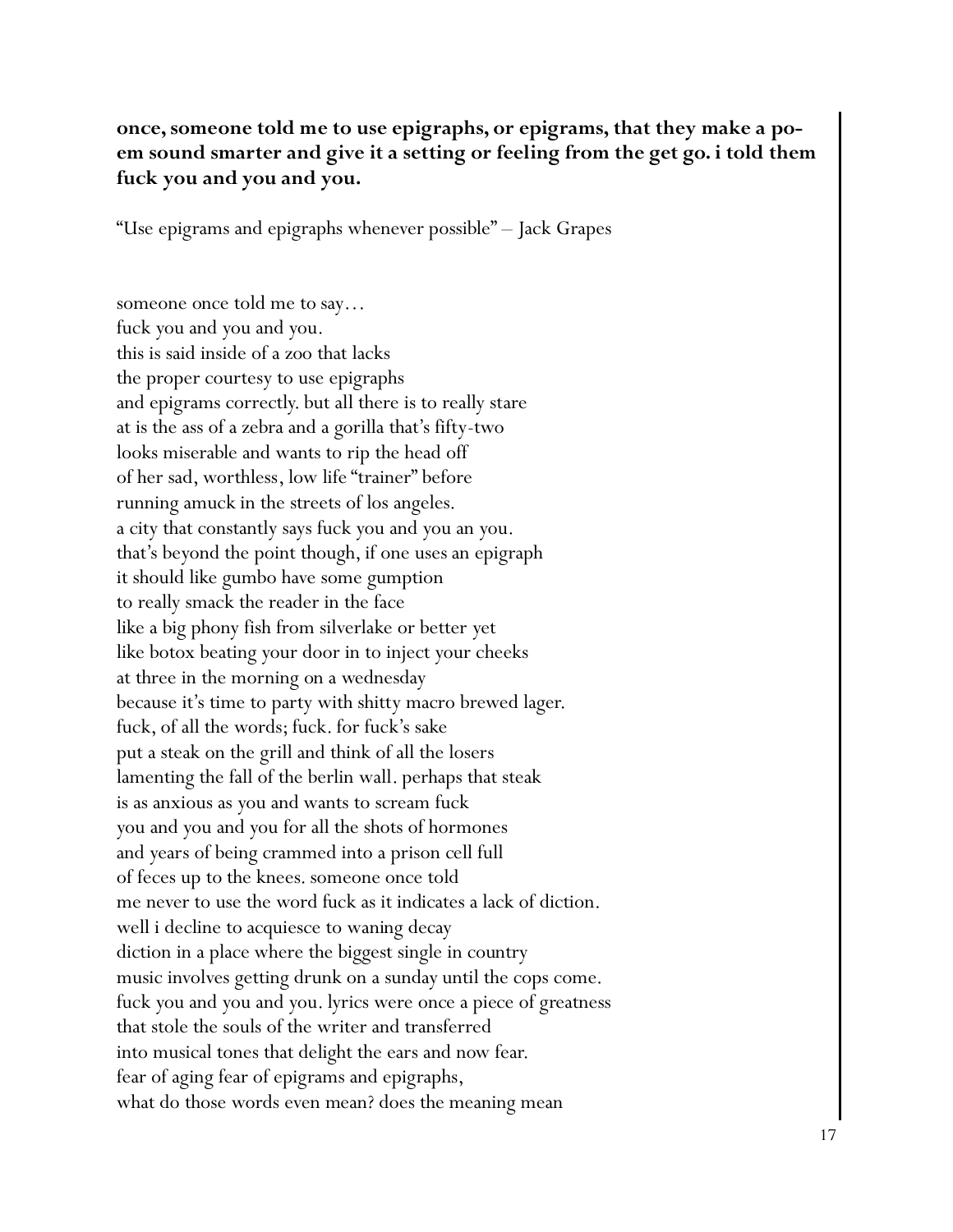something in a scheme of meaning built on scandals hello twitter, hello facebook, hello youtube. i know you're following us, me, them. fuck you and you and you. this is the part where an epigraph comes into the room slaps someone in the face with a piece of paper that has an ekphrastic poem written on it in handwriting with a pen. yes no printer, a hand written poem pissing its life away by not being on the internet. what was the author thinking? or was he/she? perhaps they were all vodka drunk and intimidated by the critiques they received in a workshop that basically told them to "stop writing, and while you're at it breathing." then again when was the last time any of us saw an ekphrastic poem giving writing advice, i mean, really? who needs anybody when the internet is here, there, in your house, in your car, on a mountain, on a bird. this is it a femme fatale struts through the door, cigarette pressed between her lips and the door lightly shutting as quiet as a cat behind and you two feet propped on the mahogany desk, hat tilted down your brow and a glass of rye whiskey in hand.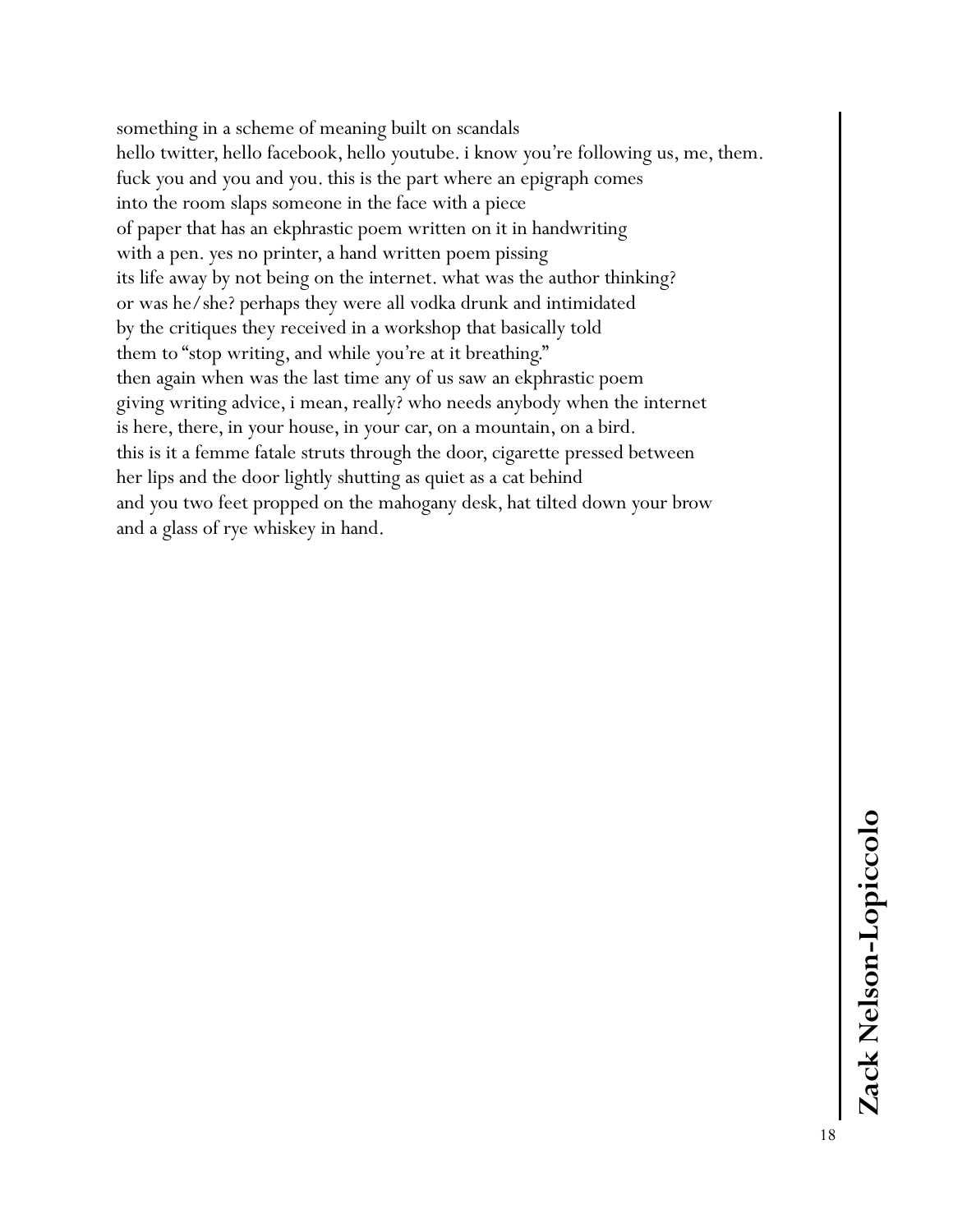#### **Winter Is Coming On**

I walk in. Her gay roommate is parked on the couch. Watching Buffy the Vampire Slayer reruns and puffin' on his vape pipe. "You're wearing a poncho!" he says. "It's actually called a sarape, but yeah – it's cold out there…" "When I told you he's a real Mexican," she chimes in, "I wasn't shittin' ya!" We park it on the opposite couch. Make small talk. Buffy is fighting a vampire. Mano-a-mano. They're going at it in some dark graveyard. Boring. Predictable. Crap. I yawn. Hit my vape pipe. Exhale a voluminous cloud. "You got a haircut," she says. "Yeah." "You look like the Mexican Hitler." "Yeah?" "Yeah." A couple of weeks ago I was Zapata. "Alright," she says to her gay roommate, who's on his smartphone now, cruising the cyber bath houses, "we need to *chat privately*." He winks at her. She takes my hand. Leads me to her bedroom, our old bedroom. I sit on what used to be my side of the bed. Look around. The walls look sad without my art hanging all over them. She steps back out. Checks on her daughter in the next room. "She's out cold." "Good." Our odds of making it woulda been better if we'd lived apart, I think. But it's too late now. And here I am. Over on a Sunday night after the kid's out. For some X sex. If you think letting go is hard, try holding on… What if the kid barges in on us and catches us going at it? We'll have to fuck quietly. The fag in the living room is here to help her make the rent. Good for her. I hope she makes it. I was worried she wouldn't make it. We fuck quietly. Afterwards, we sit in bed puffing on our vape pipes. "You were a terrible boyfriend," she says, "but I loved you well…" "I should go." "OK." I dress. Walk out. Her gay roommate suggests I shave my moustache. Maybe I'll do that, I think. Grow a beard next. Winter is coming on.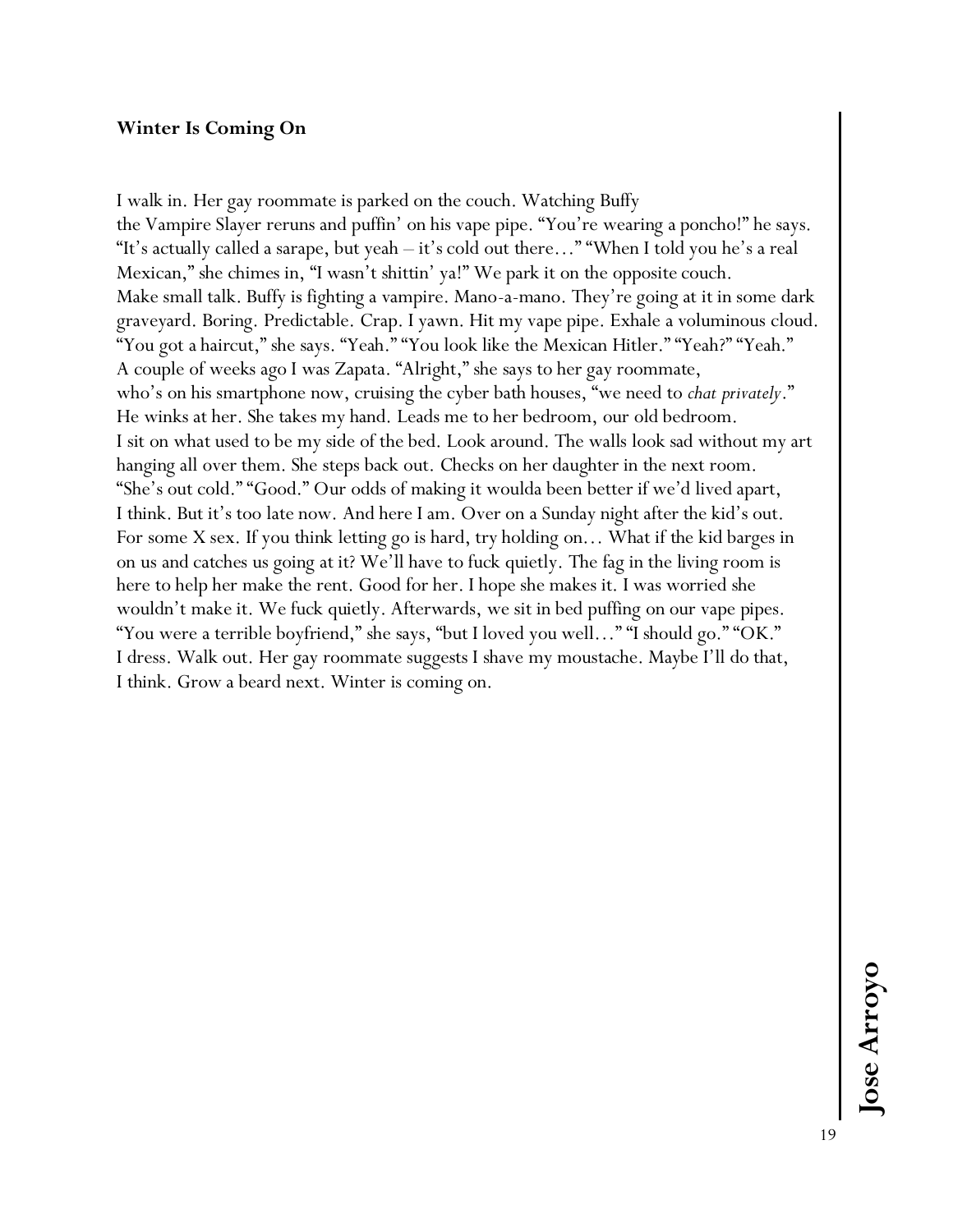#### an aBys\$

jskaduFkEEje34kk3 ddd7ThedsosmeiCuPNiNiaoaH 87Ssf6&sjNhalLKSnnkJALoAJAPIzxaZ fLoPUKa7heEE#MIaiENE^#ks;JAUMAahsyeu sPLAnwHEnakala hepPhaMajen&djeUsjkjJy83N&ha allapznaj2AhaneGAzEa@JkPwnaml0NgMjanOjaks9Ui p2\$akan2manJla8ahwIITnLAAanaPoane3nwKEwjaoUsis,a n9jLmnhak 9\$jahems\$aBys\$jaeHSjNAhanaKhaHthENlOapaa NALajaaUh@bYSsnj;0Jeja#rjeUNaA1SOKlhNlsji9&henL1@ja jsa8%inJkNAaNiekUA\$SsHsisuakJHgAzE\$S5&anehanHnao1Ee aab1heE=mCsQrOnanehaHds%POsJijs11jsneendjauaUiN2njKnS kU12jh4#4ADUnahd9^7&bshUNAkan**frIEdricH**al\$hUAnahiOqQ 9sanahdlHabahajkdnsUisjSNuskssmJkA8NiETz\$ChEn3d\$mjekA kInU\$Js@emIo92N3hand9sNbUkaue1\$83jnskaosmm\$fIyNEhe juNSbEyoNDhSIMlsksi9fenw&JAGoOdHAnAJEoAmajaUYs gfI9JEEieenaUnahUaNdKaPaNZmaheejNEUns6FBsjsJya# jeuNSnk30pakwnLAjaudiIjaaKnaenedhHkSkSuaNeslais ajssjiIniLvubRat%A5jaklaiMnA0jHANenjNhALiLS UMnekakaiksuKNEdgIahaJ8s,eViLANAabapsk jsksuNmA3\$5SMSddHsJuSU8ansnHa8 SJKFuSNAs4fg50Odd0Jnekaai jUKAafggkImdk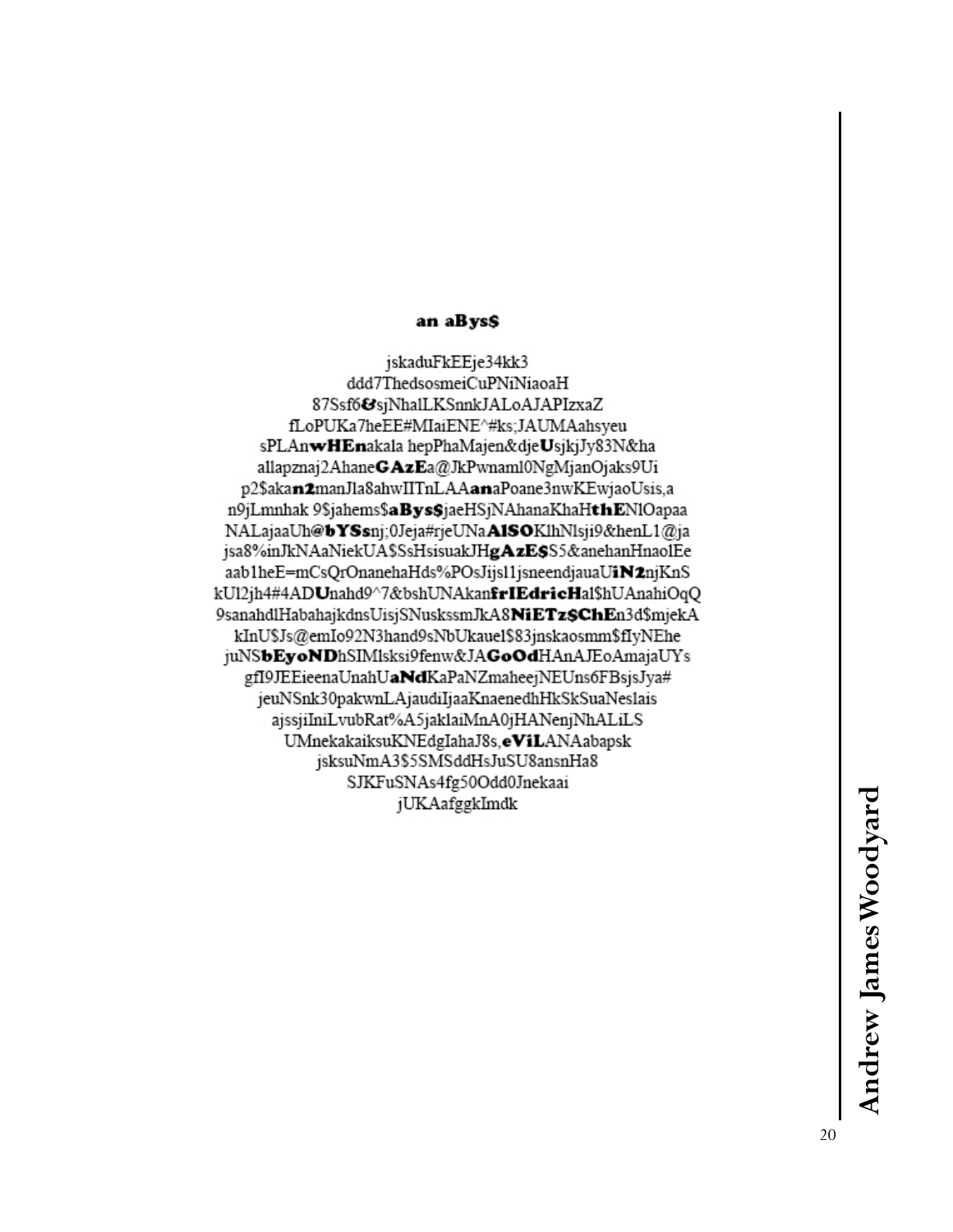## **Dry Cycle**

The night is warm, and laundromat sticky and you remember long nights after school drenched in pages of homework on the floor yelling reverberating off the plaster walls; the little trickle

of drips dropping in the porcelain sink of the kitchen, neighbors above, below, to the side all clubbing their feet in a beatless motion that begs, cries for help, for relief.

It never comes. It's only hidden under sweat stiff socks and sweaty underwear for months at a time before the stains resurface, darker and danker drastically drowning smiles.

But this is then, not now under a sheet while a fan oscillates forever the stale whispers of an old ale's demise caught in semi-circle and the warmth of sleepless lover's breath softly on your neck.

The night is sincere in its brevity giving way for anxious feet ready for a relentless and unforgiving dawn, and all you can ponder is the humming humidity of the dryer

that slips into the window, that wrenches a grip on your throat. This is forever, night, day, spin cycles, dry cycles, all spins and no thrills until finally it all ends heat ceases to exist; black.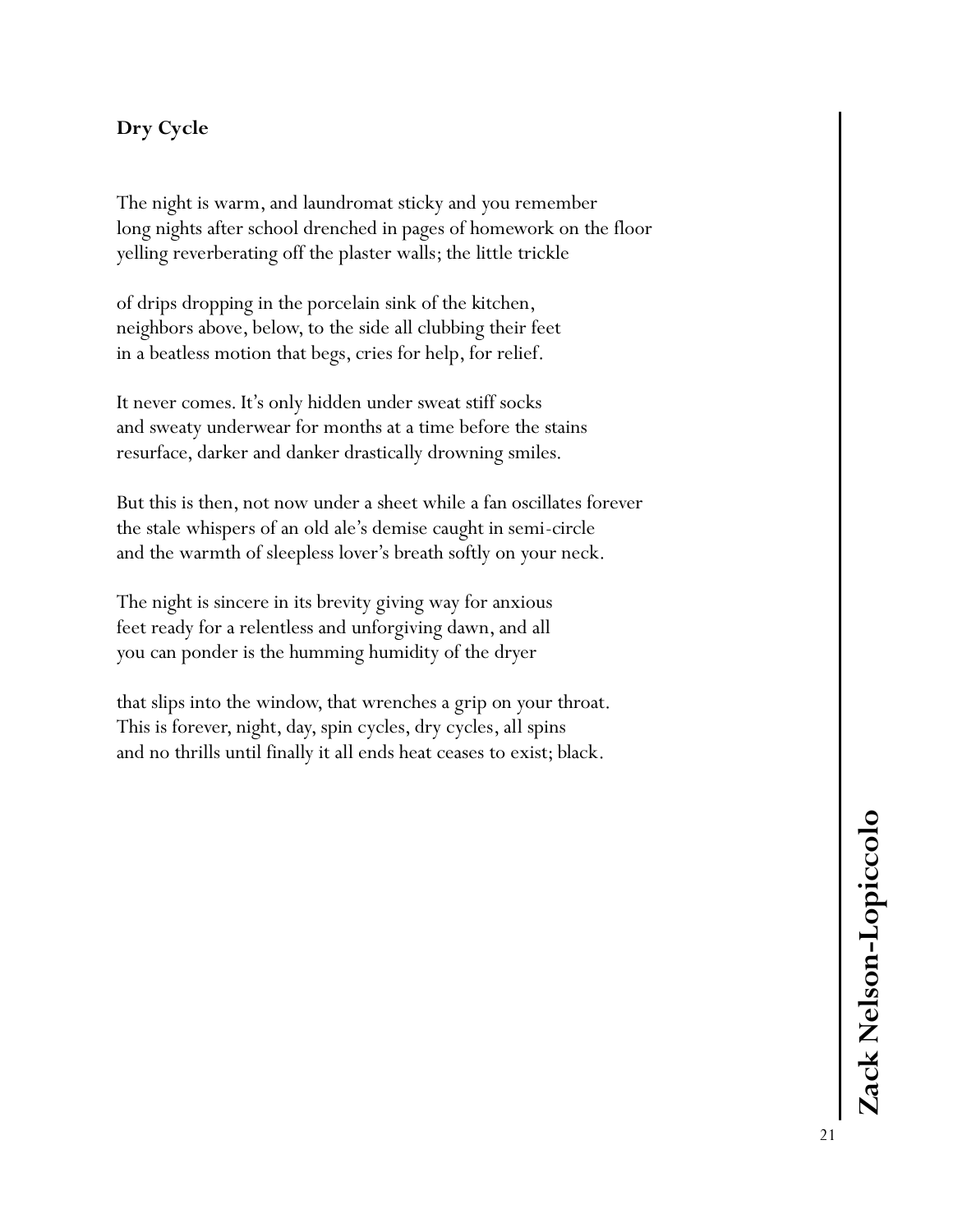## **If you listen, you might hear**

me say hello to pink sneakers, goodbye to my root beer eyes, wave farewell to cracked, bleeding teeth.

Watch me dash down the avenue breaking my invisible chains, leaping into the fastest car.

In the cracked rear view mirror, some old Puppet Master screams *Stop you impossible bitch!*

Where is the exit to tomorrow? Before his words burst into bullets I will disappear (Don't blink!).

I will floor it! Lose him! Stretching to the hilltop horizon I will rise in the eye of the sun.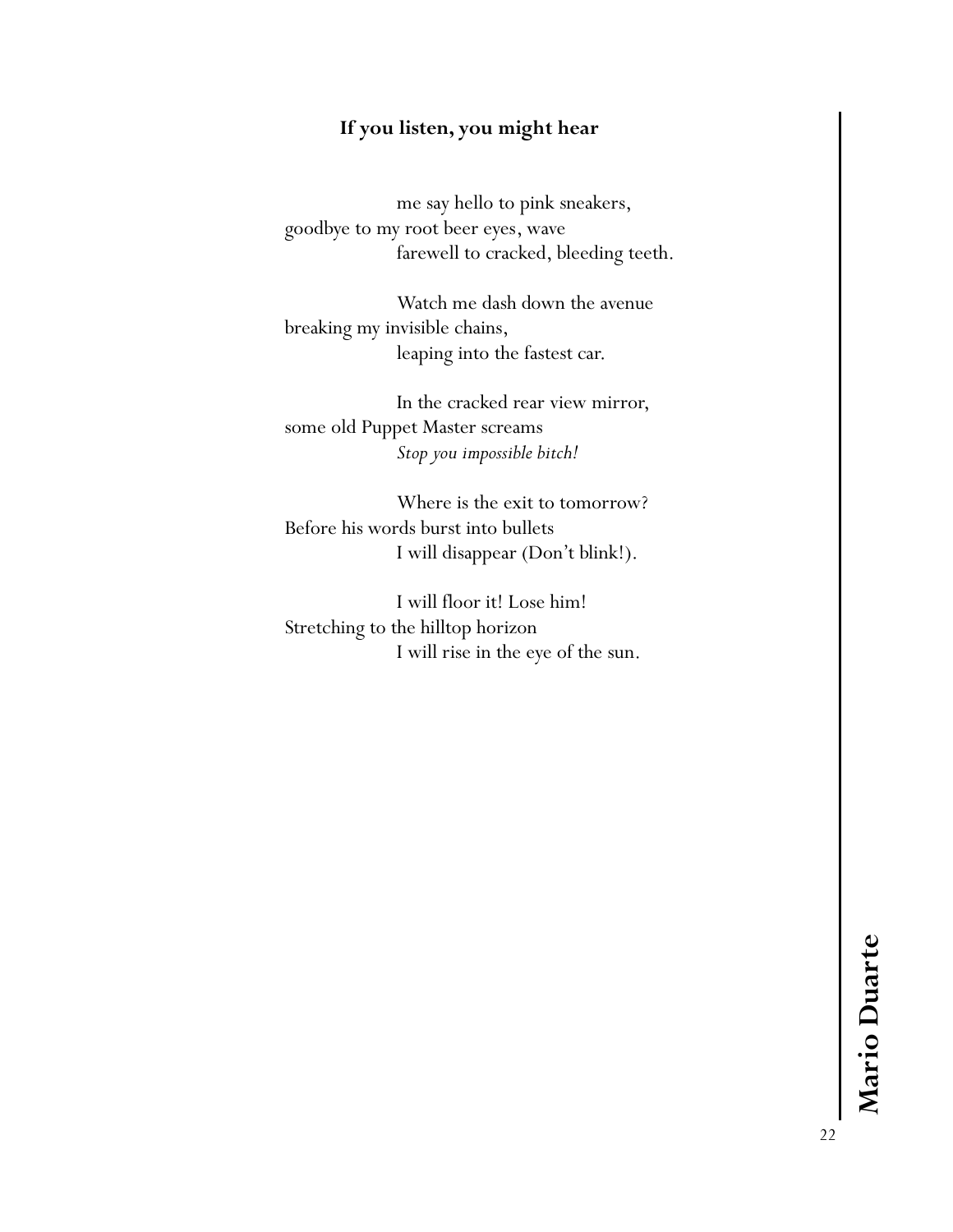#### **Possess**

Darkness, blanket the world wrap me in embrace tight let me sink into your depth forever love like I want love cannot have my desires realized let the whole of your being drown my sorrow come let me take you into my mouth go inside fill me up until I am you black and endless.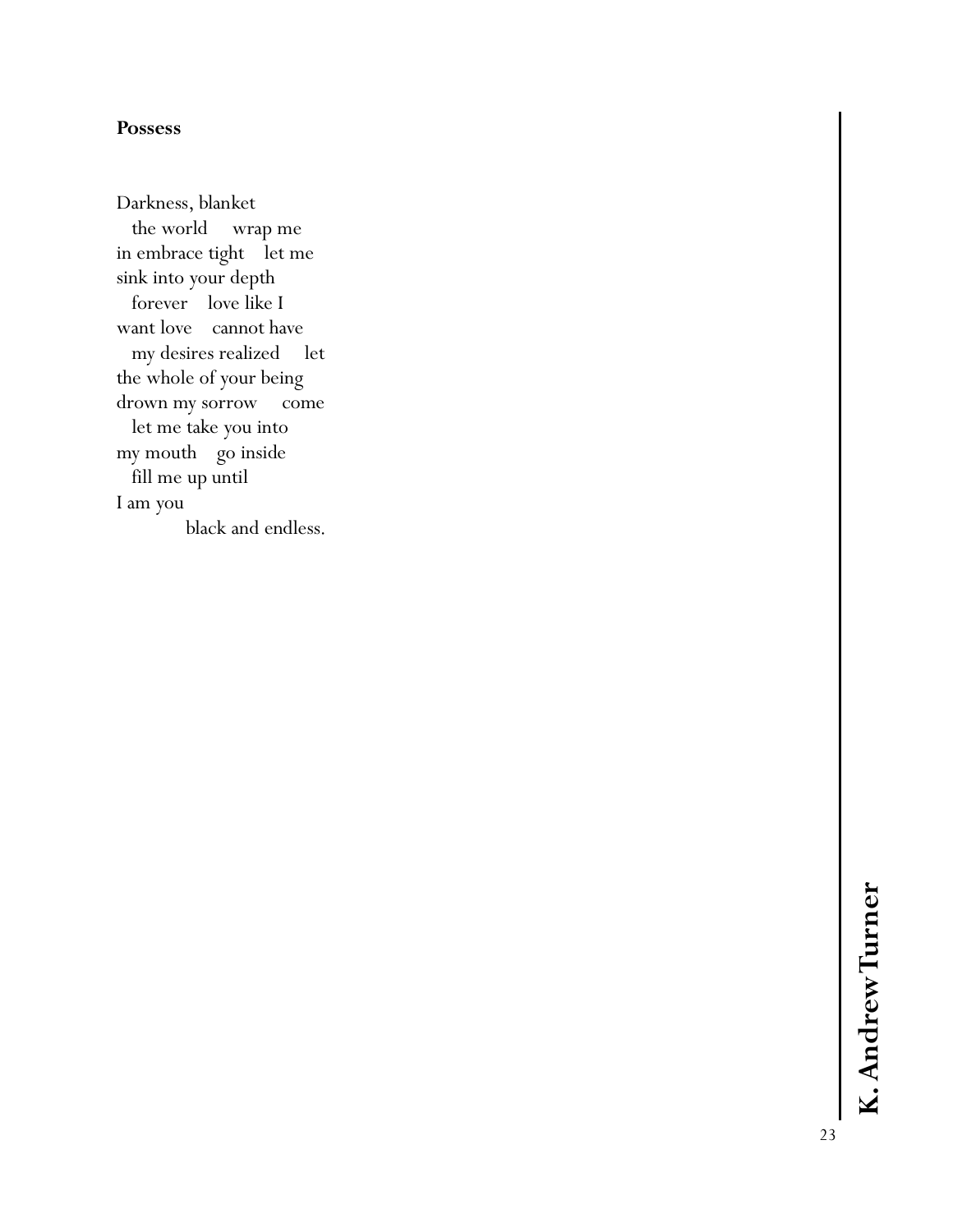## **It Happens**

When asked why he drank so much, the man said that, years ago, a witch had hidden his heart in a bottle which one was unclear, and there was no other way to look. When others lent a hand, a few were done in by their livers. When the rest saw he could not weep,

they drank until their lack could fill him.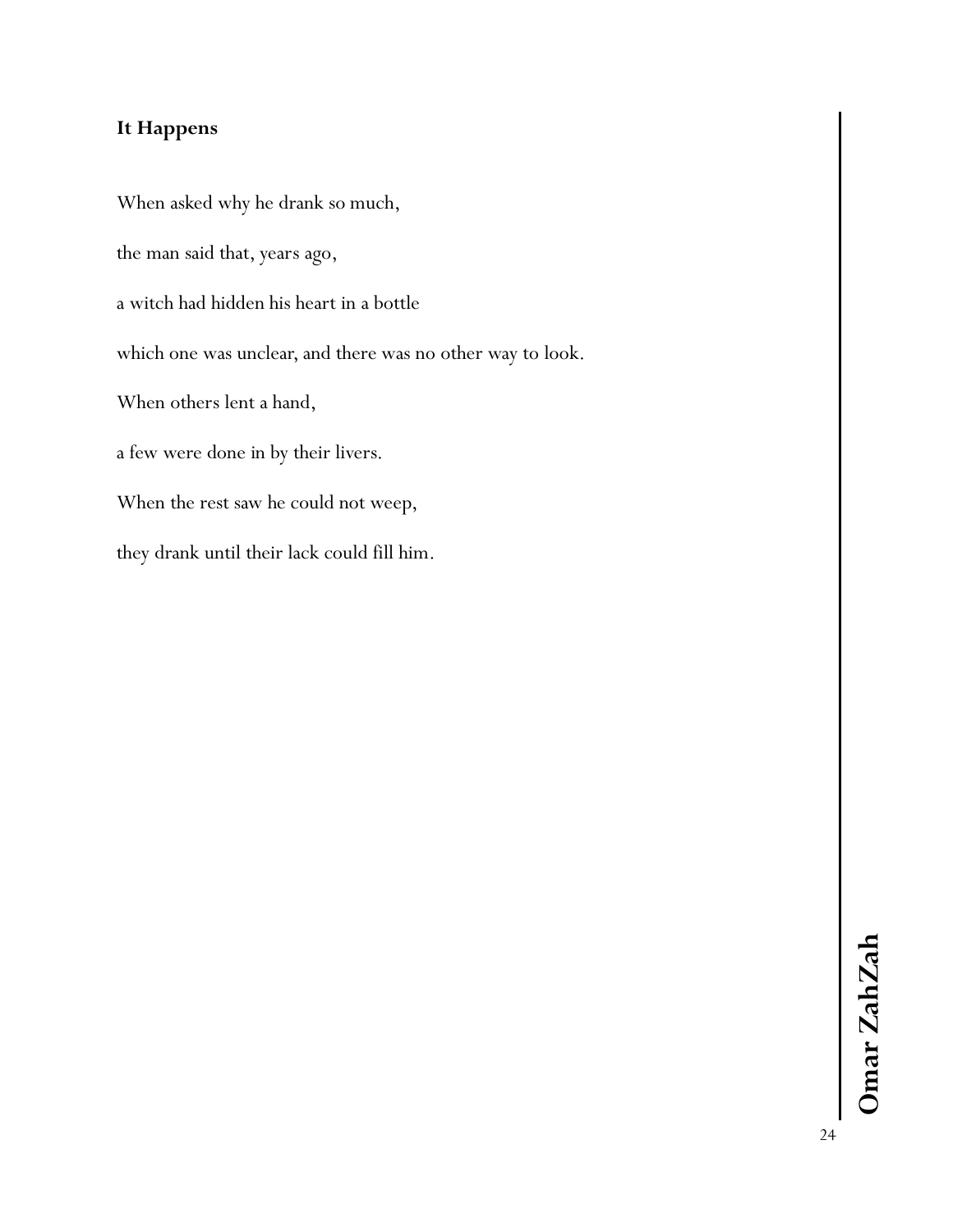## **And Then We Never Arrive**

You saw the armband when her robe slid down, and you ran through the complex, in thick underwater air and glowinggray halls.

Guards playing croquet in the yard, grilling flavorless, tender shreds. Others believe you're a guest. You smile and say anything,

Then your feet whip uselessly in the air over the highway, moving forward by inches. Sleepy children peer up from the bushes. "It looks like him."

Lab-coated troopers smash bony street girls under steel-tipped boots; radio voices echo your reported coordinates.

Roadblocks grow higher like instant weeds, your feet barely clear them, as bullets nick upward like angry pins.

You hurtle toward clay-red Mexican hills and cardboard homes, as the gentle couple on a distant grassy plain

are briefly entertained by the faraway figure, a screaming ape-shadow from yesterday's broken experiment.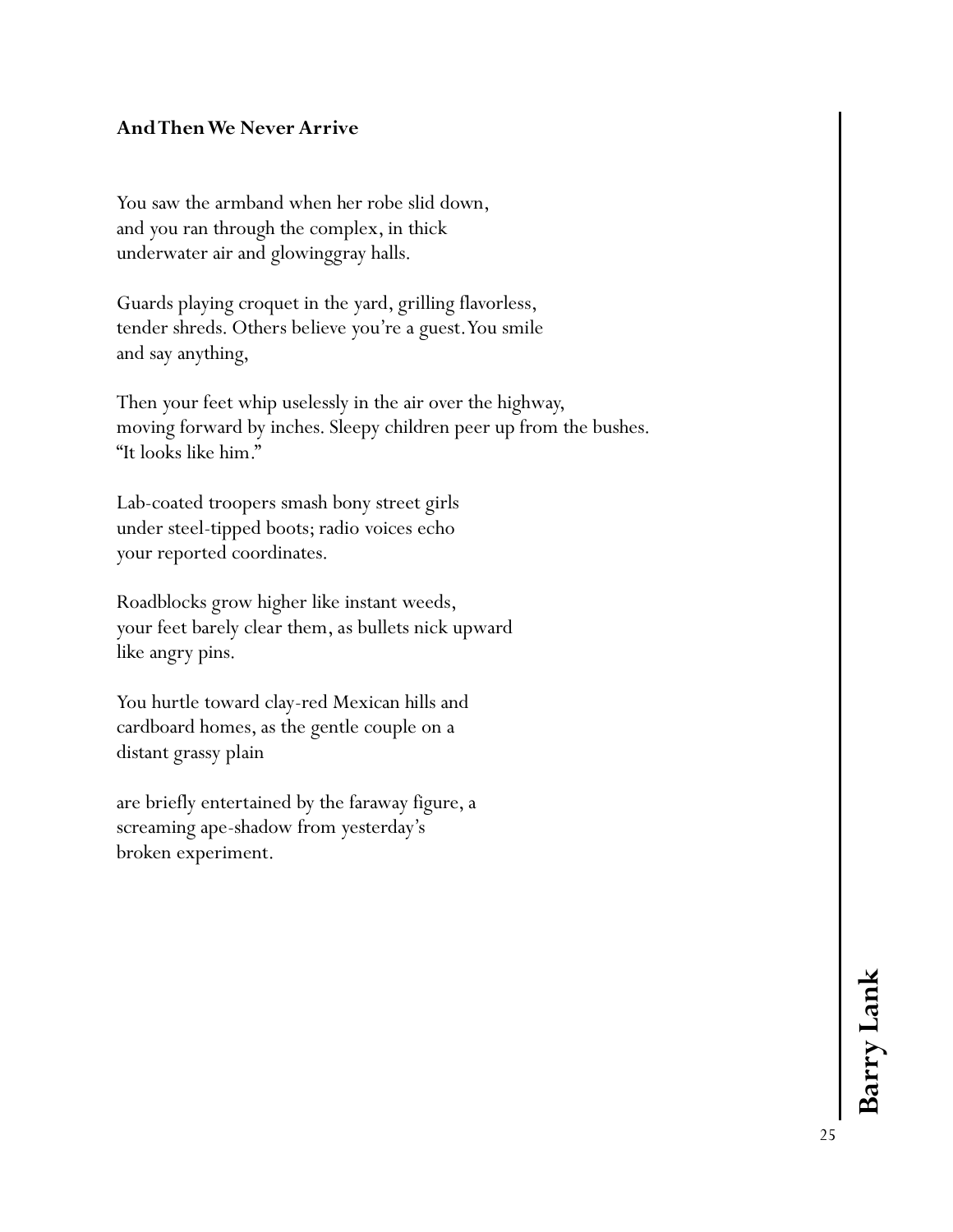**Scars**

I would tell you about my battle wounds If you had fought for me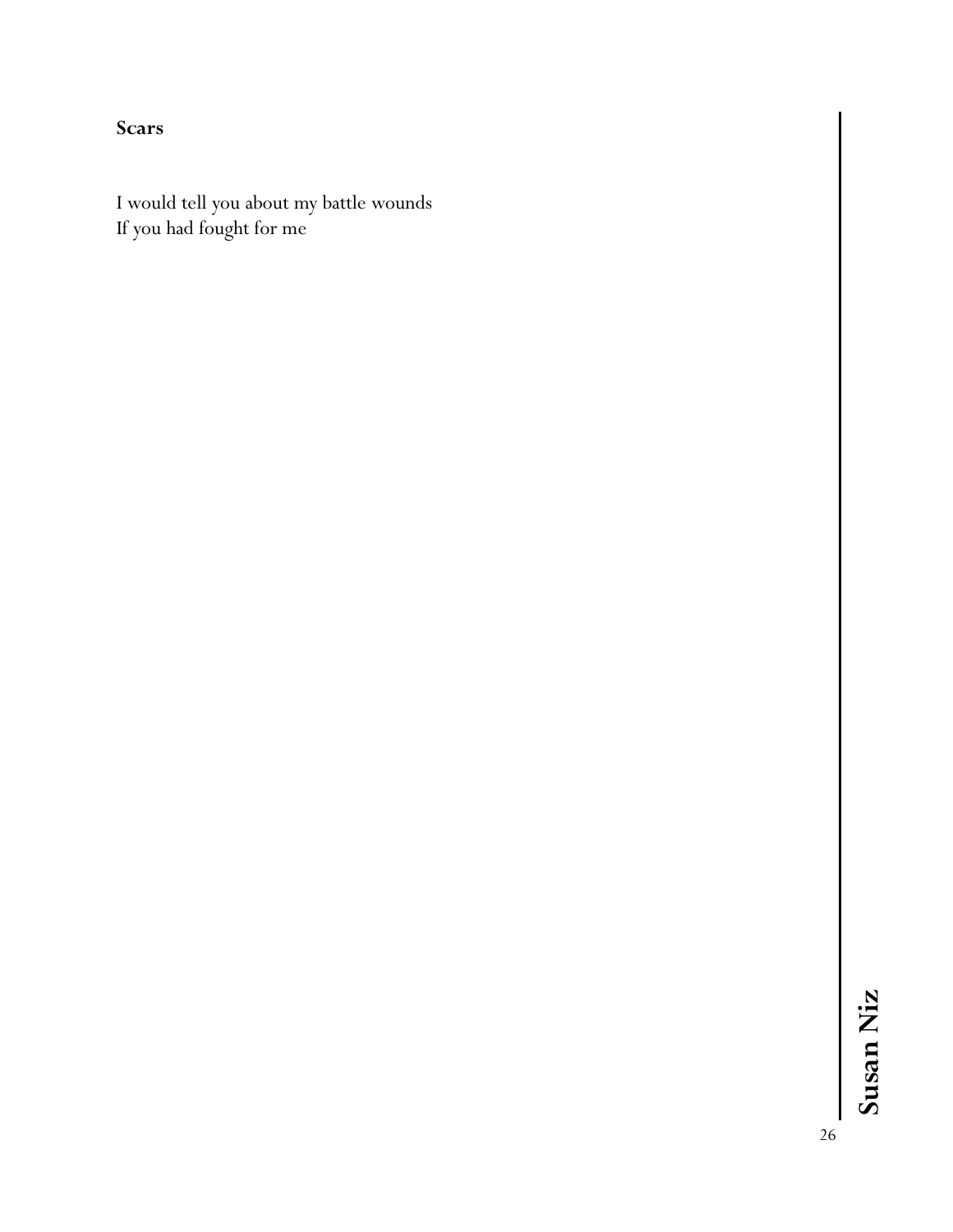#### **Man From Trinidad**

An easter egg dispenser stands next to ceramic horses singing faint, melancholy tunes for anyone willing to pay a dime to hear.

Woman buys Dented cans of Vienna sausage stickers of rainbows resting on clouds Pastel butter mints wrapped in paper Errands before a round of cards.

Three men sit outside near a sign that tells

"beer and batteries can't be returned." Talk about women they thought they loved, sips of alcohol from vineyards they only dreamed of *St. Michel's* name butchered the neighbor who was allergic to basil, grey tape used to patch holes of screens,

sunken leaves in stagnant pools of Fall. Drink coffee from 7/11, a cup for 99 cents since it's a dreary day, and on dreary days everyone drinks coffee.

"I know men from all over," one, about sixty, proclaims voice humid and heavy with an Islander accent.

"I even know a man from Trinidad."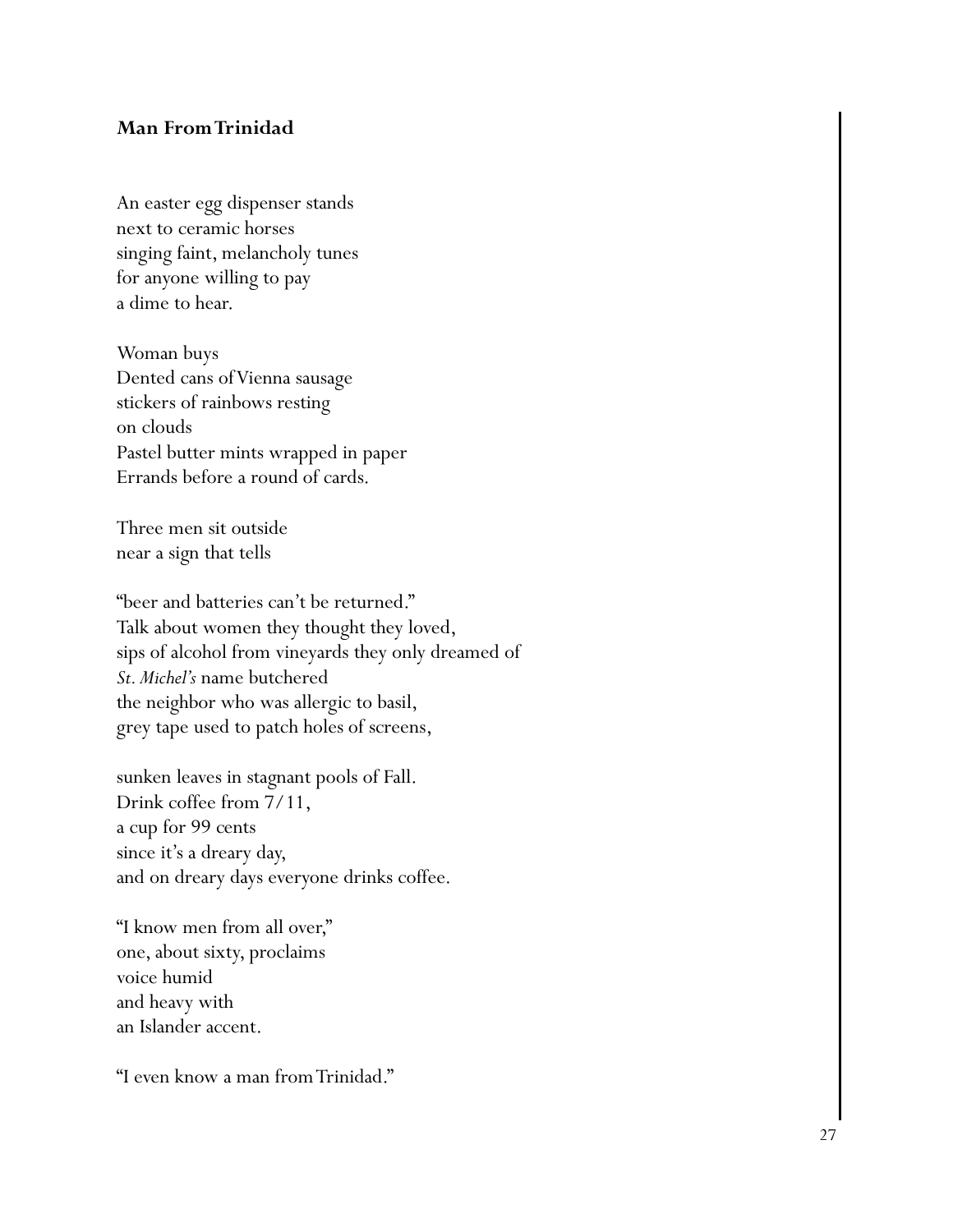The others, with olive pits for eyes whisper unanimously "Really, Trinidad?"

Toussaint, a man of 55 who works the ticket booth on South Water Street, prepares for his night shift gathering his shirt with his name embroidered in script, contoured by a pallid orange.

"Just wait until you retire," another man encourages him.

"Then every day feels like Sunday."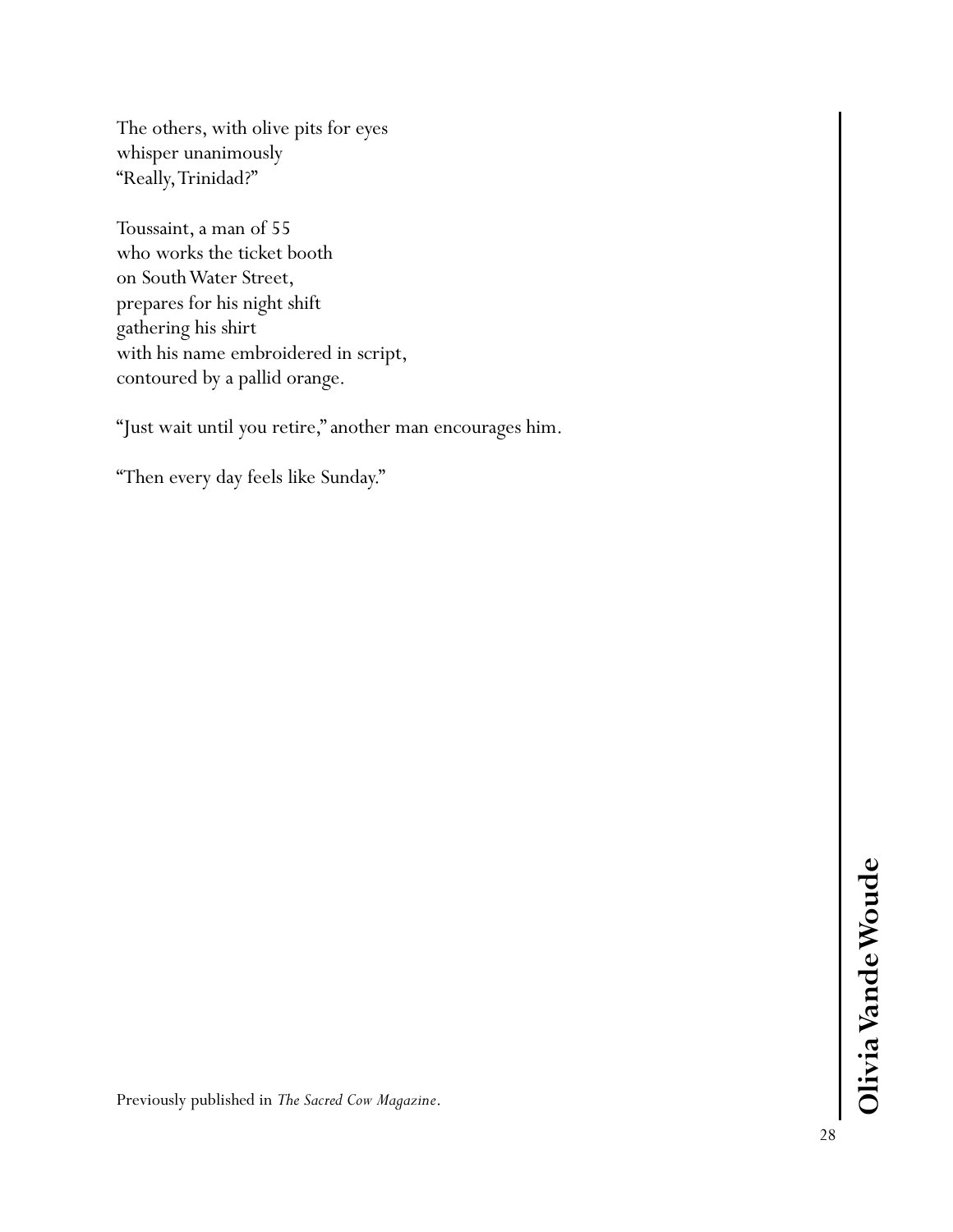#### **Poe**

Memories of destiny Blindfolded in a labyrinth Approaching the visible Effects of the unfathomable

Everybody's falling in love With the wrong person At the wrong time On the wrong side of the tracks

Year of the Locust Millennium of the Holocaust Misshapen moon on the wane Far afar that day long ago

Aside put aside all the ways There are to mess up your mind Singing down a wishing -well Out -of-tune carousel

A new color word Not in the dictionary That comedy team — Must be dead by now

Twin towers of iron zig -zag path Guardians jangle keys On giant key -rings Twin jackals laugh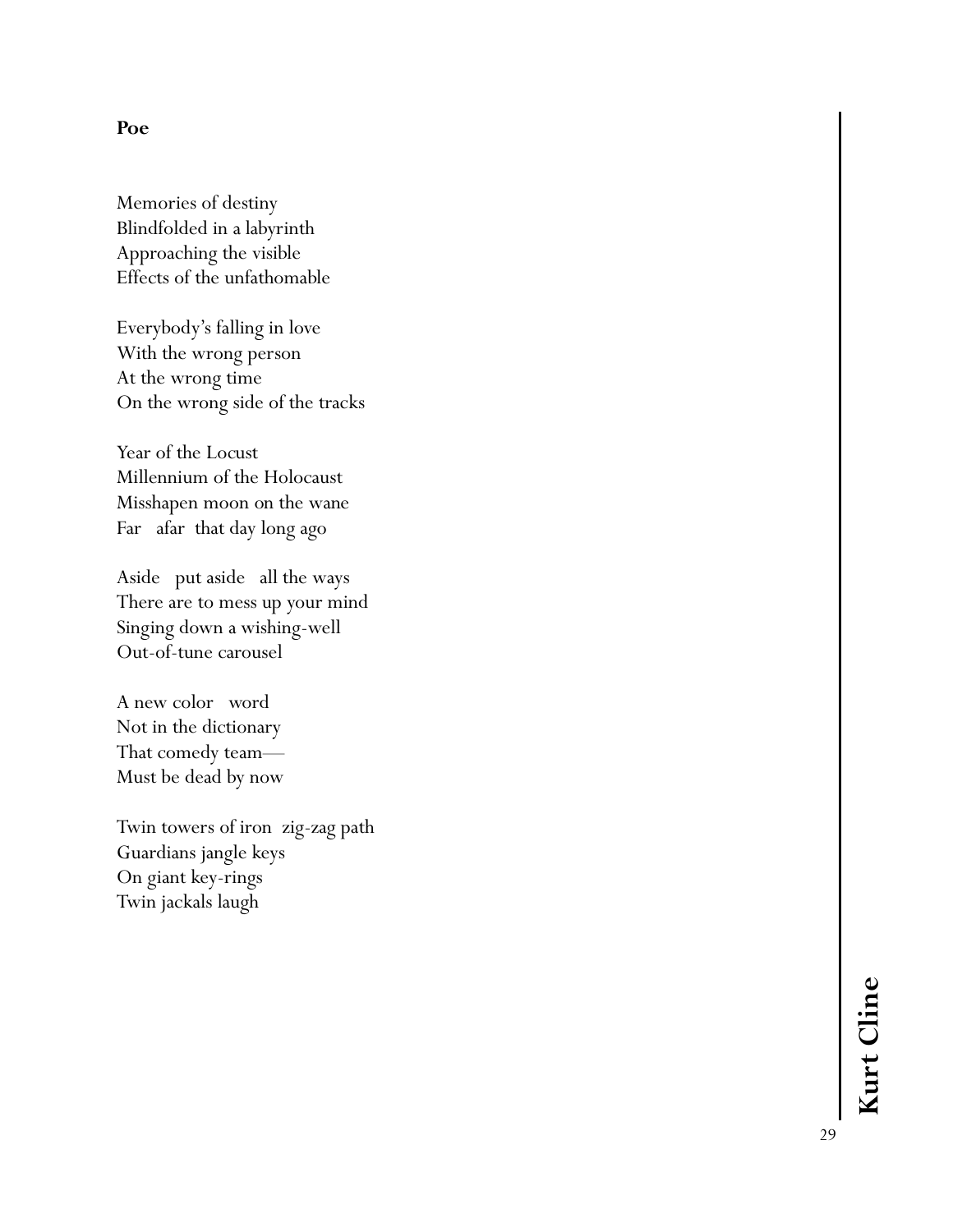#### **Second Date**

she sat on the bar stool nodded to the bartender

the beer mug slid to her open palm

a red line drifted down the wet glass

she sucked her palm unconsciously

a slight smile crossed her lips as she tasted the sweet blood

she scanned the bar, her eyes fell on him a wolf on the prowl

as he closed the door to his Ferrari she slid her finger down the blade strapped to her leg

now exposed in the slit of her slinky black dress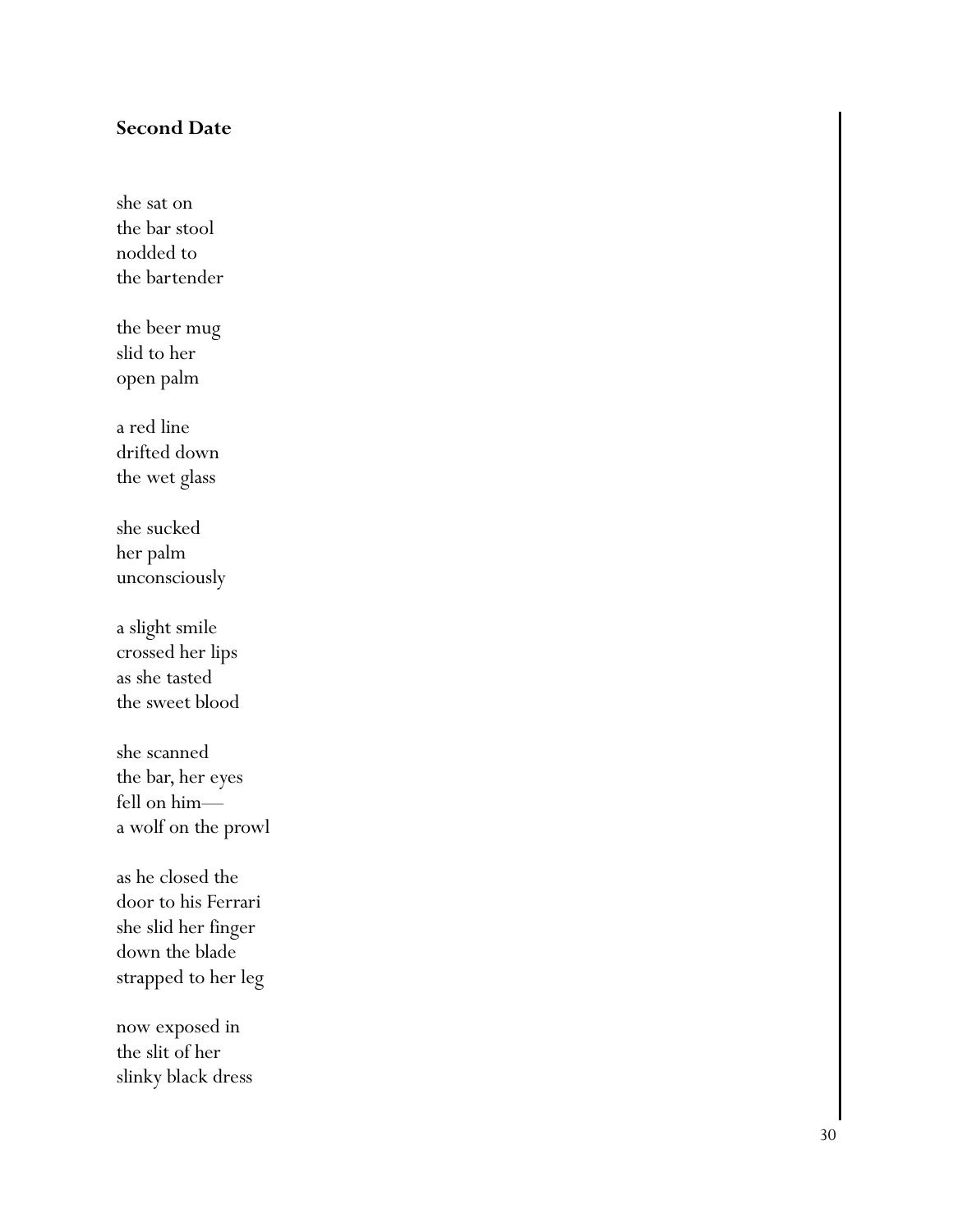shivering in pleasure from the pain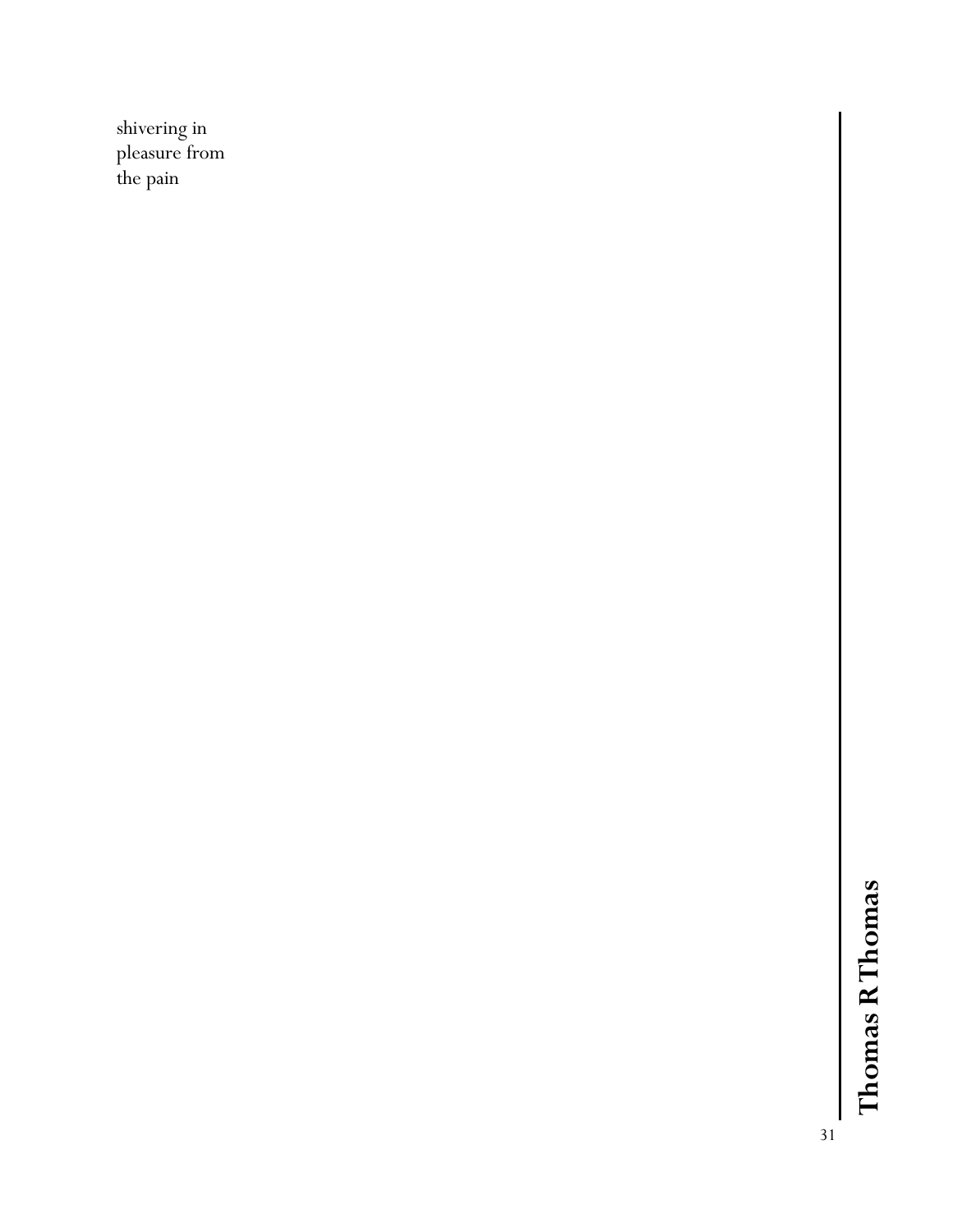#### **The Walls of The Arena**

The gates open from the pit, two soldiers, clad in red and gold, spew me into the blinding sunlight while a crowd shakes in my wake, the ominous roar of a thousand empires bestowed upon my meager being, their cries ravage my footsteps forward.

Gladius held in hand, I stare at the figure before me, whose eyes are not fixated on me, whose arms reach toward the surrounding crowd clasped outwardly abound as he spins in circular rhythm across the sand, and screams in echoes of sought glory.

The trumpets bellow; the match begins, the stranger clad in sheep's clothing laughs, I lunge forward, he dodges gracefully, I swing from the right, wide, he parries — I fall forward, face -first. He laughs, the laugh of a man slaughtering fodder, the crowd following in a gleeful chant:

"Perficiam! Perficiam!" Finish him. Turning to my back, I crawl away, sword grasped tight, his features change, a sudden void of listlessness, only rage and the slight odour of permeating desire to strike his foe and fight for continued life he lunges forward with a Leopard's leap:

"Nam claritas Roma!" The crowd cheers as his blade -point reaches my neck; he holds steady waiting for the killing command. Urine leaks from my bowels, mixing with the worn -down blood which stains the sand,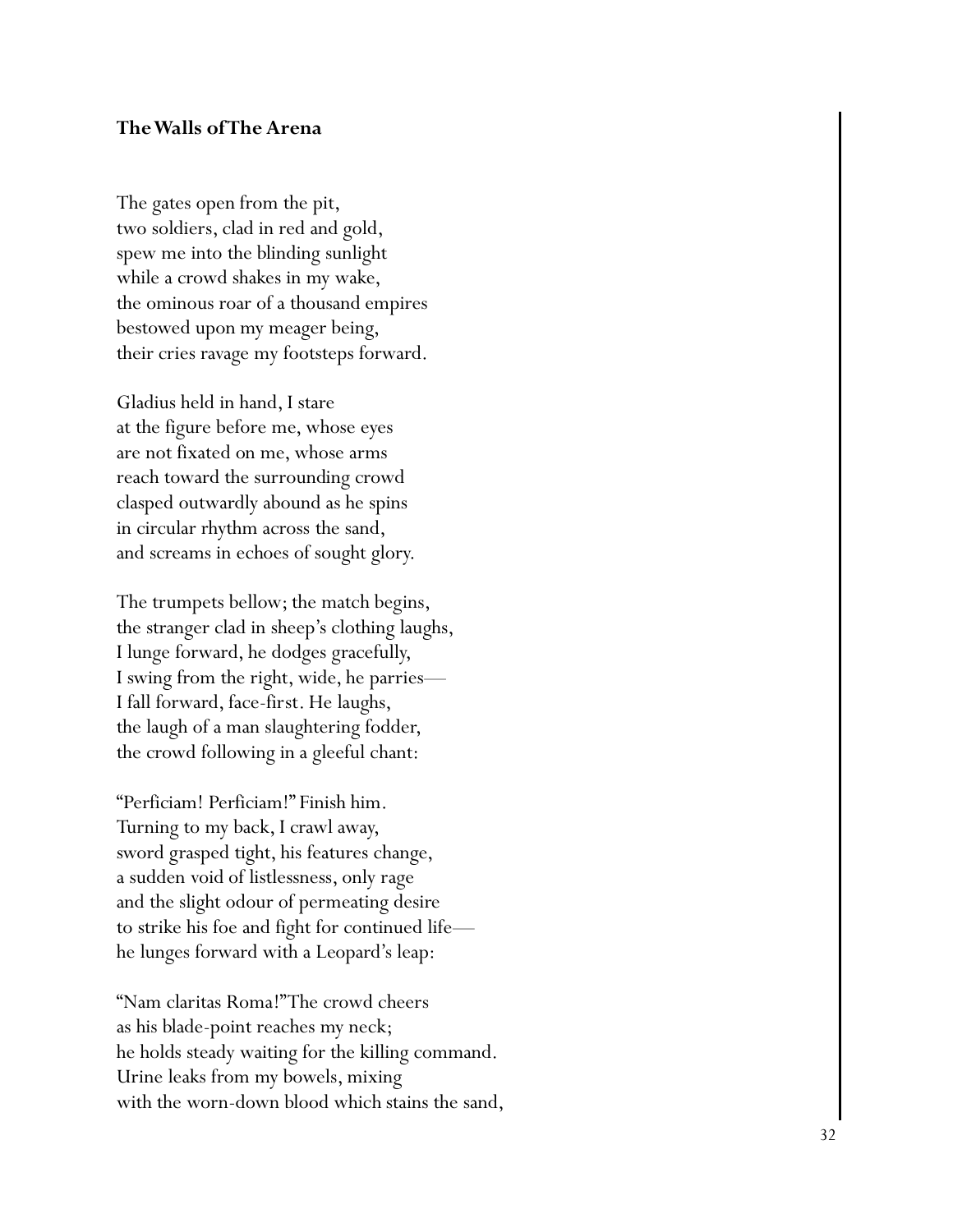stretching the wet space below my waist as the walls of the arena threaten to close in.

The crowd's cheers stagnate mute amongst the bitter-taste of air—all feeling becomes fleeting, all senses strain under the flow of everlasting blood—only the eyes, preposterous, wishing to spare the world of final misery, spot a statued-eagle perched upon a tower's precipice far away.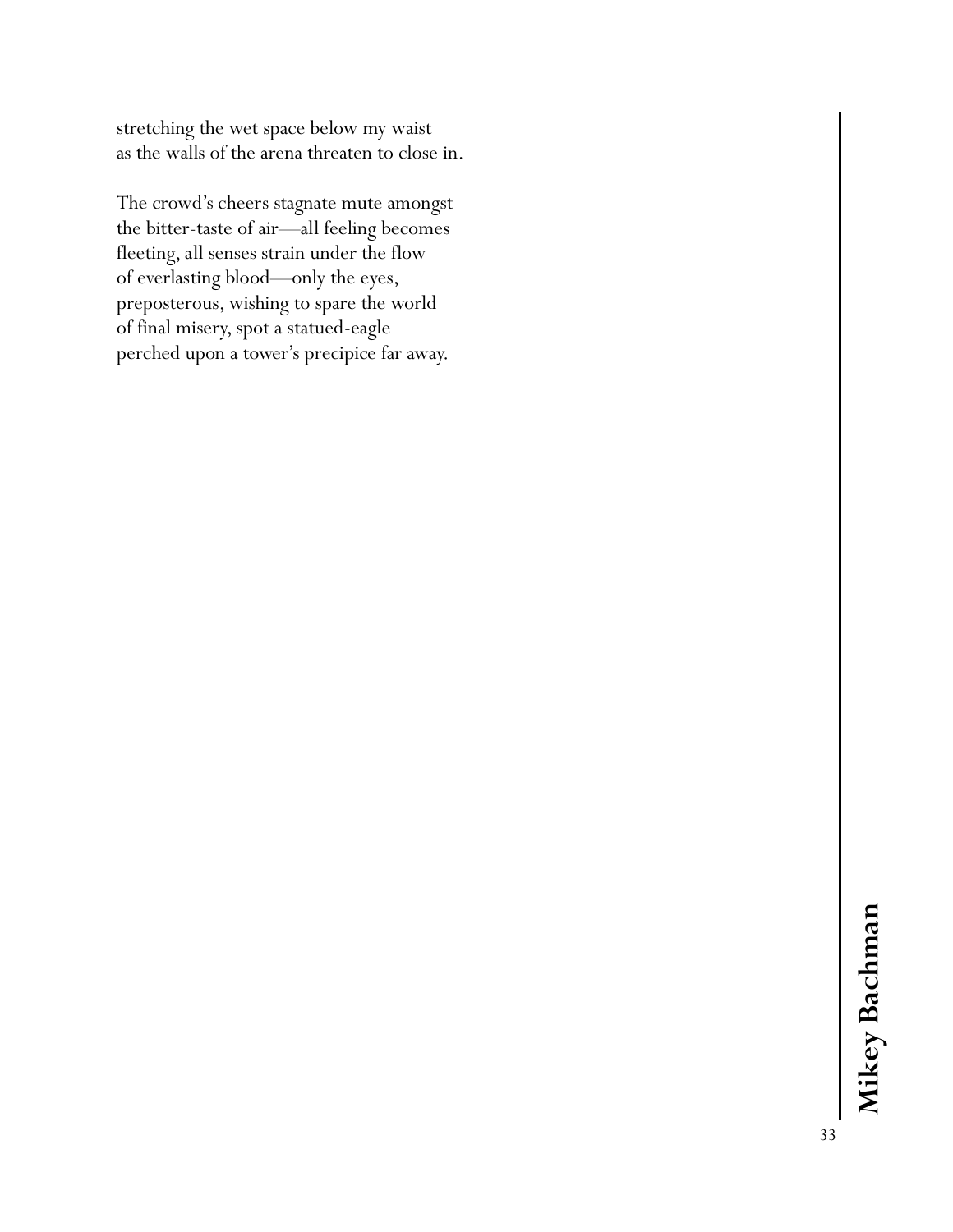#### **Darlin' You Made Me**

and now I'm fit as a butcher's dog, neat as a bachelor's bed, urgent as a bitch in heat, useless as a mockingbird. You made me handy as a pea -shooter in church, useful as a knife in a virgin's shoe, weary as a rocking horse in a house full of triplets. Love I'm lucky as a spider in an ant farm, pretty as springtime toad, skinny as a nun on roller skates, fat as an Easter lamb. Please don't leave me foolish as a tom turkey fanning his tail in the middle of the road; darling, let me be the rainbow in your prism, let me be the bedtime story your mother and mine both told.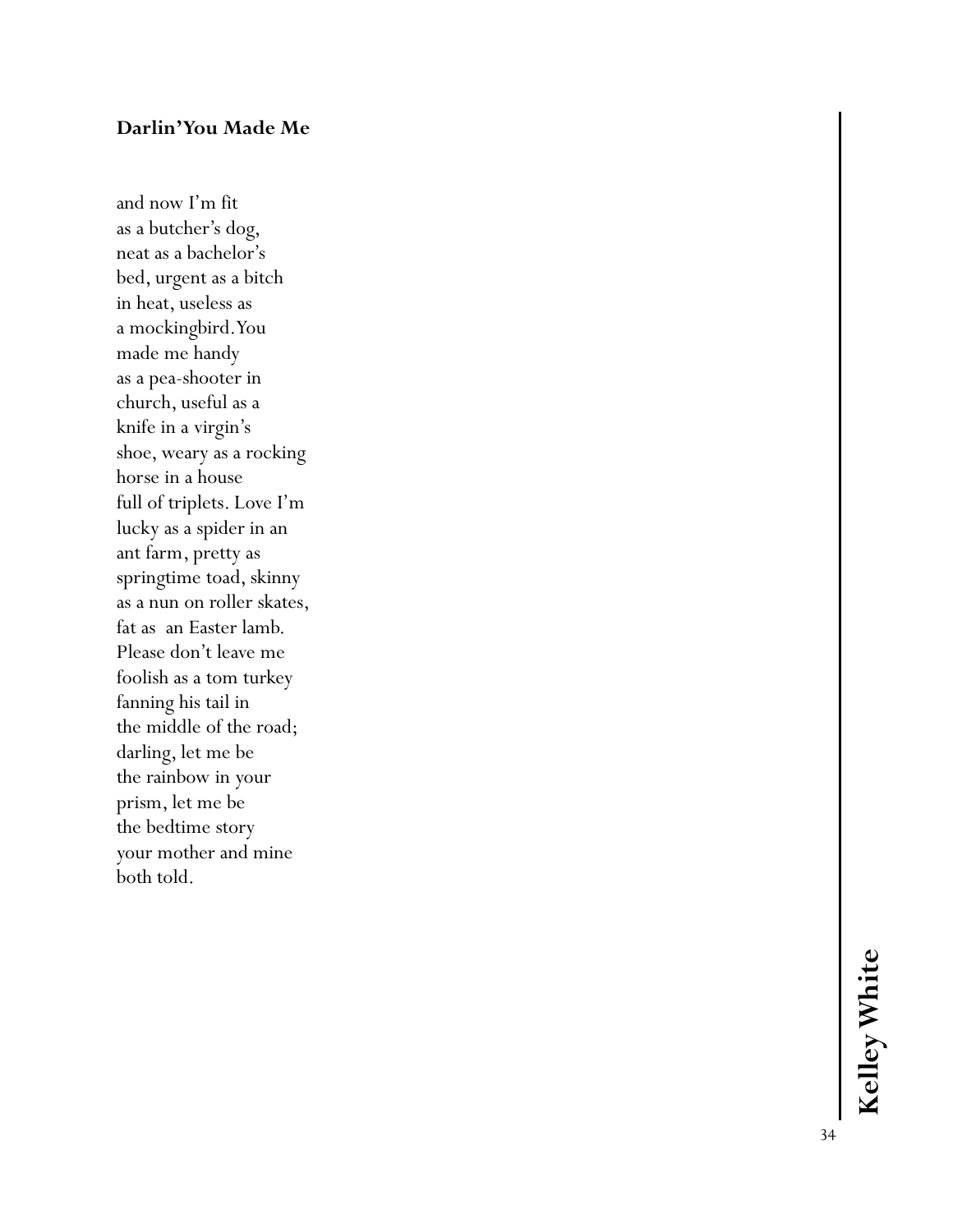# **Feeding Time for the Dolphins**

They supplicate in plashing arcs and bows, as he clanks down the bucket and flips out dead fish on schedule. The unconcerned face of God.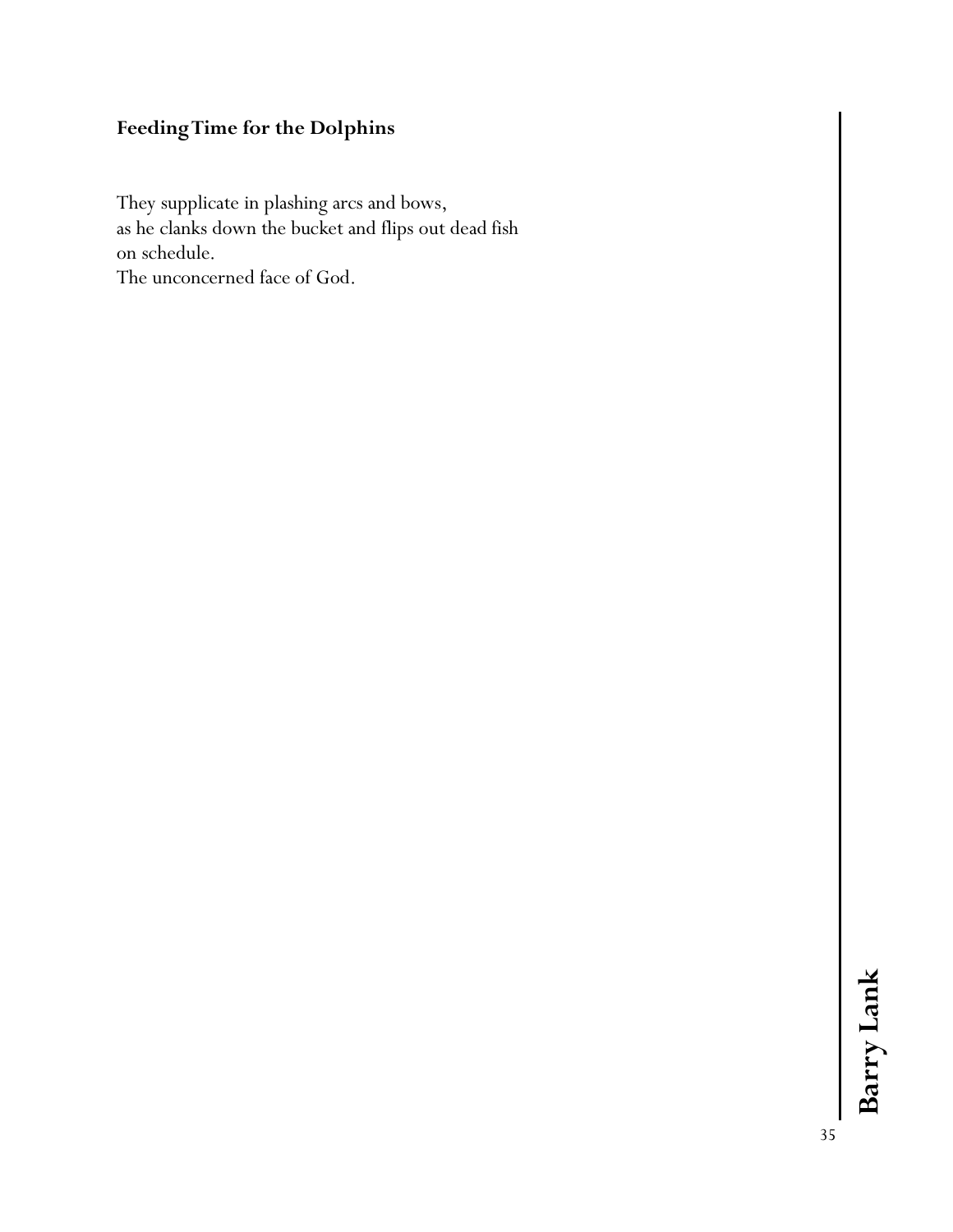# **YA Gratitude**

I am young and walking down a street filled with palm trees yesterday I kissed someone (who was young plus beautiful) the air is that nice temperature you can't feel everything looks pretty clear and bright nothing in my body hurts chronically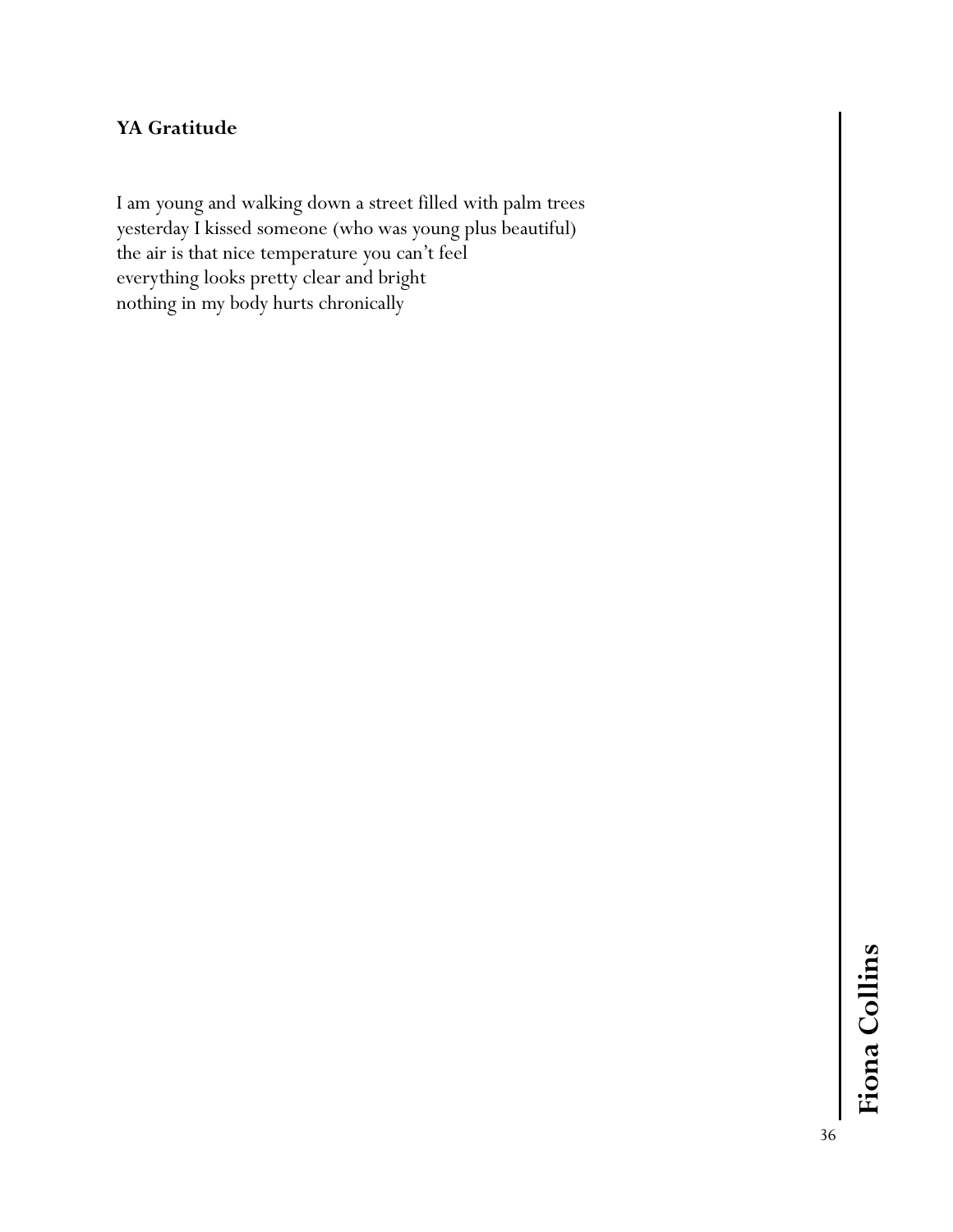## **The Honeymoon Is Over**

the honeymoon is over, friends, our true nature coming to the surface i mean the way we *really* feel our eccentricities and nasty habits

twice she's barged into the room and caught me jacking off and it's not that she minds when i do it, she says, but that i don't ask *her* to do it for me or at least let her watch…

she likes to walk around the house in my butthuggers, wears the same raggedy ass lace-up winos all the time, talks to the alley cats and her plants, farts on my leg when we sleep…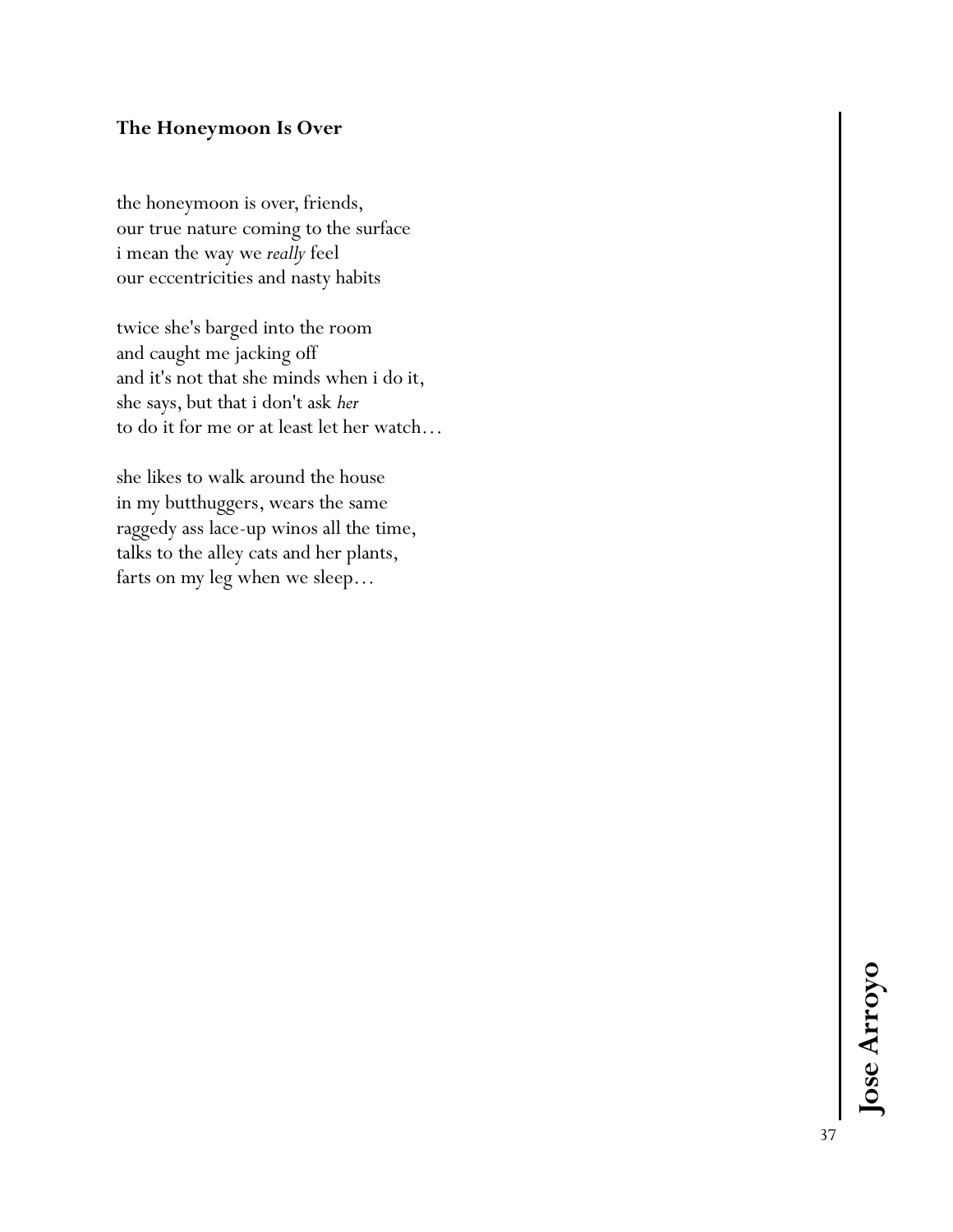## **Phenolphthalein**

Phenolphthalein and the way you looked Overcame me When we cooked Whatever we cooked on our Bunsen Burners As the smell of sulfuric acid enveloped us I developed a severe crush on you And my senses sensed You were more than just a lab partner in Chemistry Those sacred scents were a mystery that Just made sense To me That you should be Where those awful smells were Till one day it occurred to me When you were ill And were not here And another lab partner took your place The toxic smells all disappeared! What could it be? What could it be? Imodium, quite possibly That kept the air around her sulfur -free Phenolphthalein! Phenolphthalein! Is odorless But by your side Alas! It resembles hydrogen sulfide So I will remember you by Not what's acidic or what's base Just your gas I don't remember your face I'll recall I gave you the shoe Because the smell of the chemistry lab Wasn't the chemistry lab at all It was the smell of Phenolphthalein…and you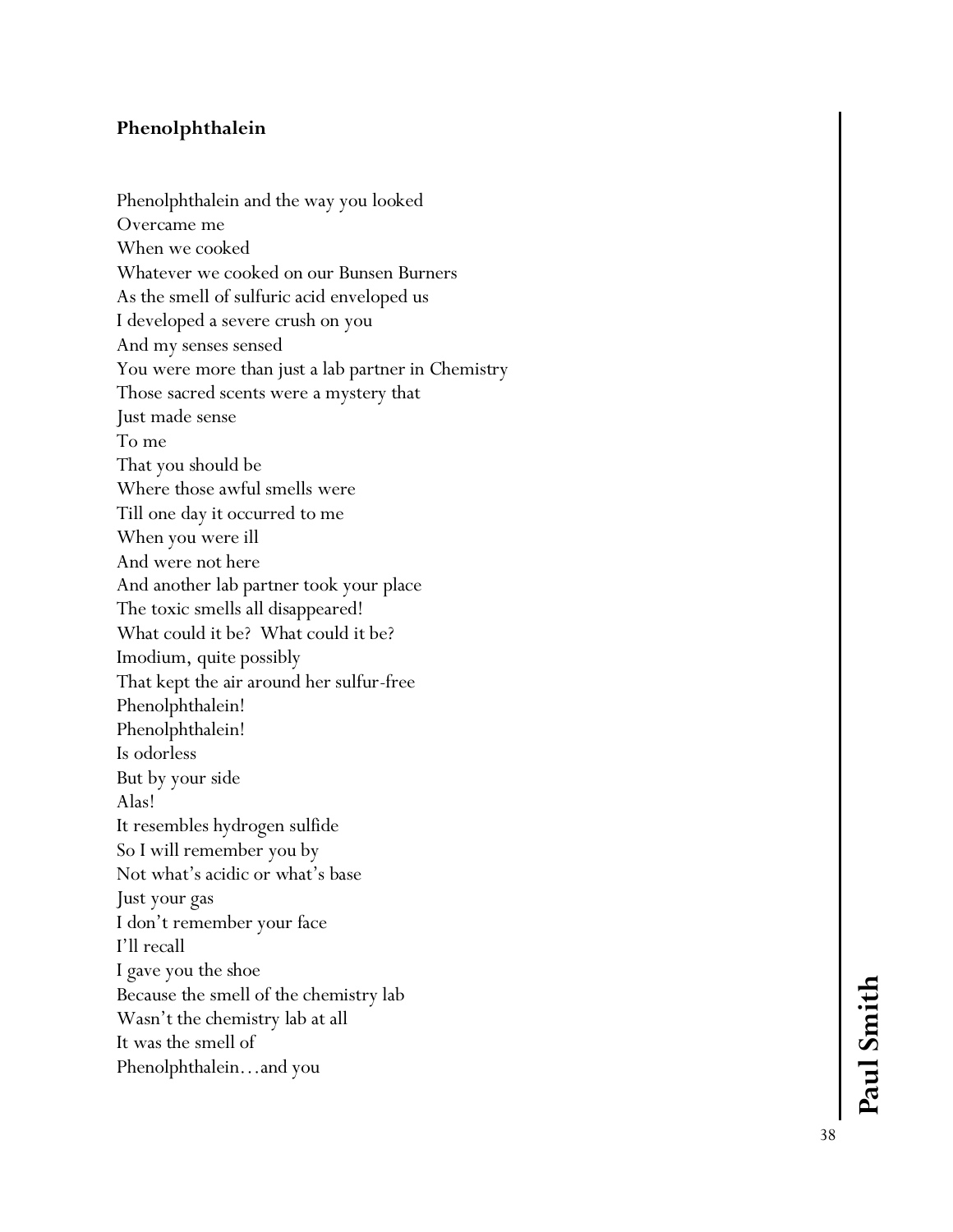# **untitled**

I read on instagram that Tom Ford gets up at 4 every morning: To work And sip an iced espresso in a hot bath, Through a bendy straw, Because he doesn't like warm drinks at all.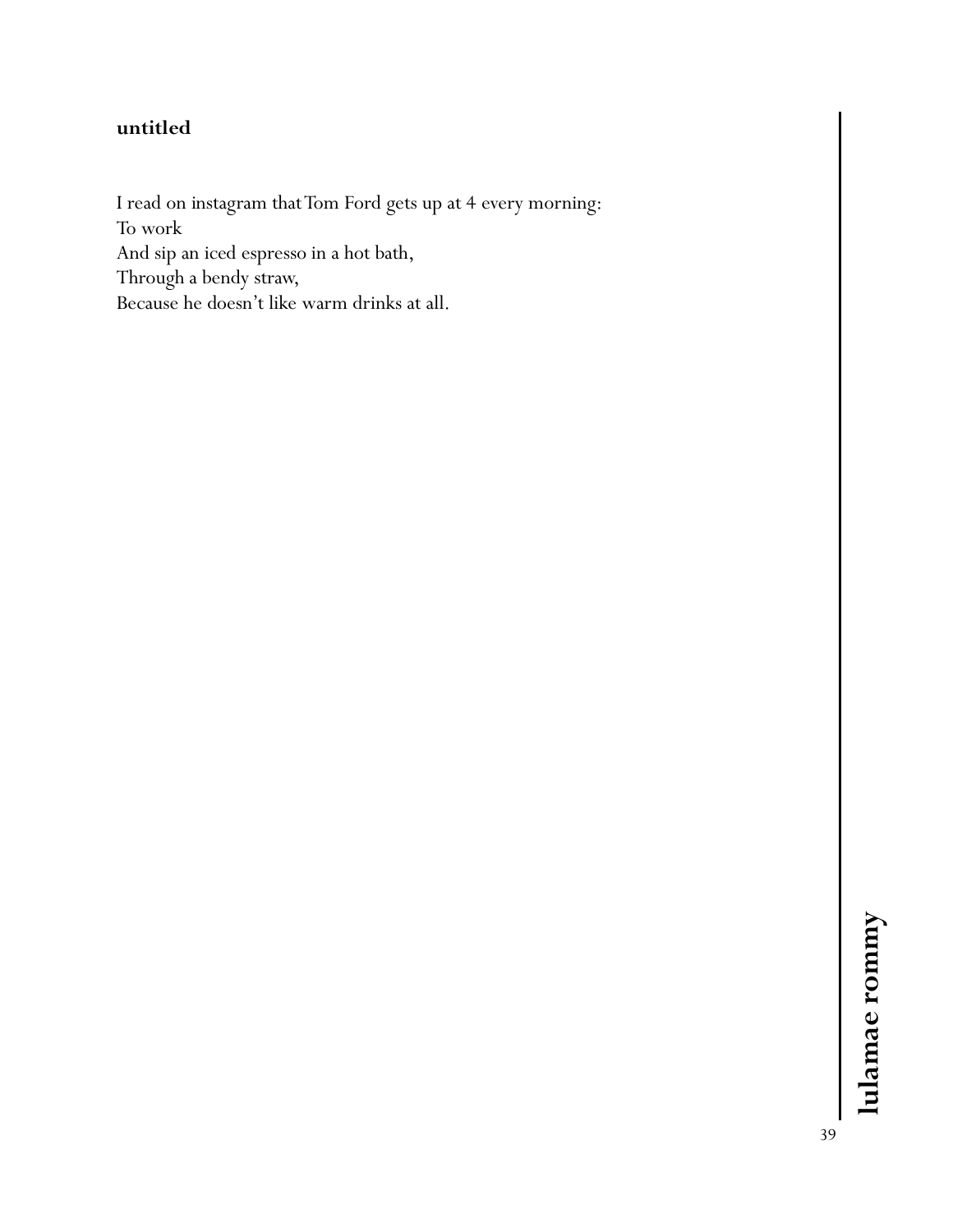

*— Artful Antics*, Herford Public Domain, from the British Library's collections